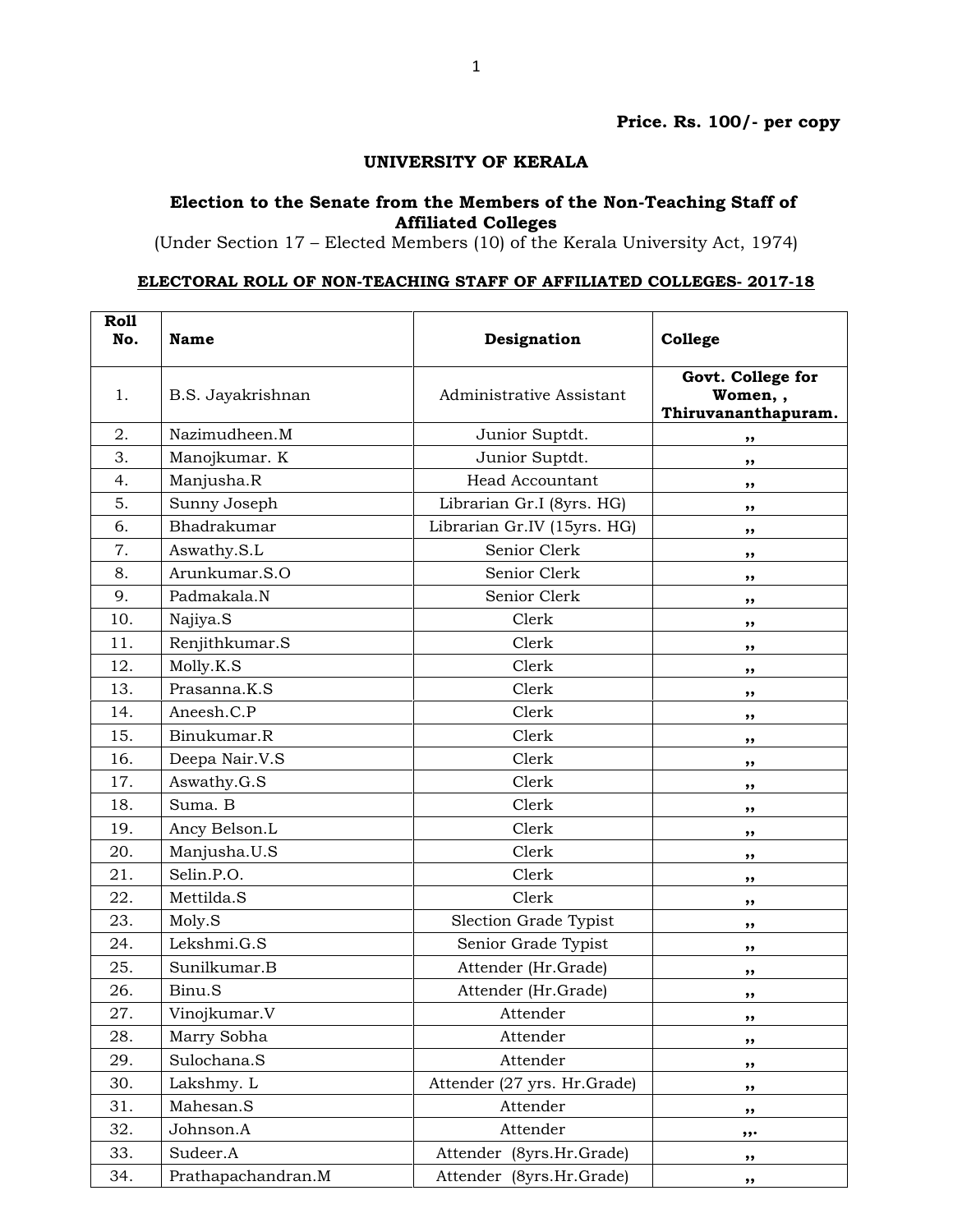| 35. | Ajith.C              | Attender                | Govt. College for<br>Women,<br>Thiruvananthapuram |
|-----|----------------------|-------------------------|---------------------------------------------------|
| 36. | Manoharan.K.G        | Attender                | ,,                                                |
| 37. | Gopakumar.M          | Attender                | ,,                                                |
| 38. | Sindhu.I             | Attender                | ,,                                                |
| 39. | Ajikumar.M           | Attender                | ,,                                                |
| 40. | Rejitha.S.Nair       | Attender                | ,,                                                |
| 41. | Shaji.P.V            | Attender                | ,,                                                |
| 42. | Shaji Mon.D          | Attender                | ,,                                                |
| 43. | Shibu John.J.S       | Attender                | ,,                                                |
| 44. | Stanley.F            | Attender                | ,,                                                |
| 45. | Pushpaletha.C.S      | Attender                | ,,                                                |
| 46. | Deepu Sasidharan     | Attender                | ,,                                                |
| 47. | Jaya Prakash.D       | Attender                | ,,                                                |
| 48. | Sunilkumar.S         | Herbarium Keeper        | ,,                                                |
| 49. | L.Joy                | OA (Hr.Grade)           | ,,                                                |
| 50. | Babu.M               | OA Gr.II (22 yrs.HG)    | ,,                                                |
| 51. | Shiburaj.R           | OA Grade I              | ,,                                                |
| 52. | Sujithkumar.S        | OA Grade I              | ,,                                                |
| 53. | Arunkumar. S         | OA Grade II             | ,,                                                |
| 54. | Ajith Kumar.B.T      | OA Grade II             | ,,                                                |
| 55. | Rajeev.V             | OA Grade II             | ,,                                                |
| 56. | Thankachan.K         | <b>OA</b>               | ,,                                                |
| 57. | Baby Kumar.B         | OA Grade II             | ,,                                                |
| 58. | Ashok Kumar.S        | OA Grade II             | ,,                                                |
| 59. | Radhakrishnapillai.N | Gardener II (Hr.Gr)     | ,,                                                |
| 60. | Vipin Das.S          | Night watchman          | ,,                                                |
| 61. | Shylaja.P            | Sanitation worker       | ,,                                                |
| 62. | Sreelatha.V.K        | Sweeper                 | ,,                                                |
| 63. | Bindu. R             | Sweeper                 |                                                   |
| 64. | Geetha.T.R.          | Senior Superintendent   | Govt. Arts College,<br>Thiruvananthapuram         |
| 65. | Sunny Joseph         | Librainan 1st Grade UGC | ,,                                                |
| 66. | Seena.D.S.           | <b>Head Accountant</b>  | ,,                                                |
| 67. | Sajith Pillai.G      | Senior Clerk            | ,,                                                |
| 68. | Sangeetha.S          | Senior Clerk            | ,,                                                |
| 69. | Remya.V              | Clerk                   | ,,                                                |
| 70. | Sahthudeen.M.A.      | Clerk                   | ,,                                                |
| 71. | Sreejith.S.          | Clerk                   | ,,                                                |
| 72. | Raji.R               | Clerk                   |                                                   |
| 73. | Manjusha.P.S         | Typist (Sel.Gr)         | ,,                                                |
| 74. | AnithakumariK        | Lab Attender            | ,,                                                |
| 75. | Shaji.B              | Lab Attender            | ,,                                                |
| 76. | Jayaprasad.L         | Library Attender        | ,,                                                |
| 77. | Sreekumaran.C.       | Library Attender        | ,,                                                |
| 78. | Sreedevi Amma.V      | Library Attender        | ,,                                                |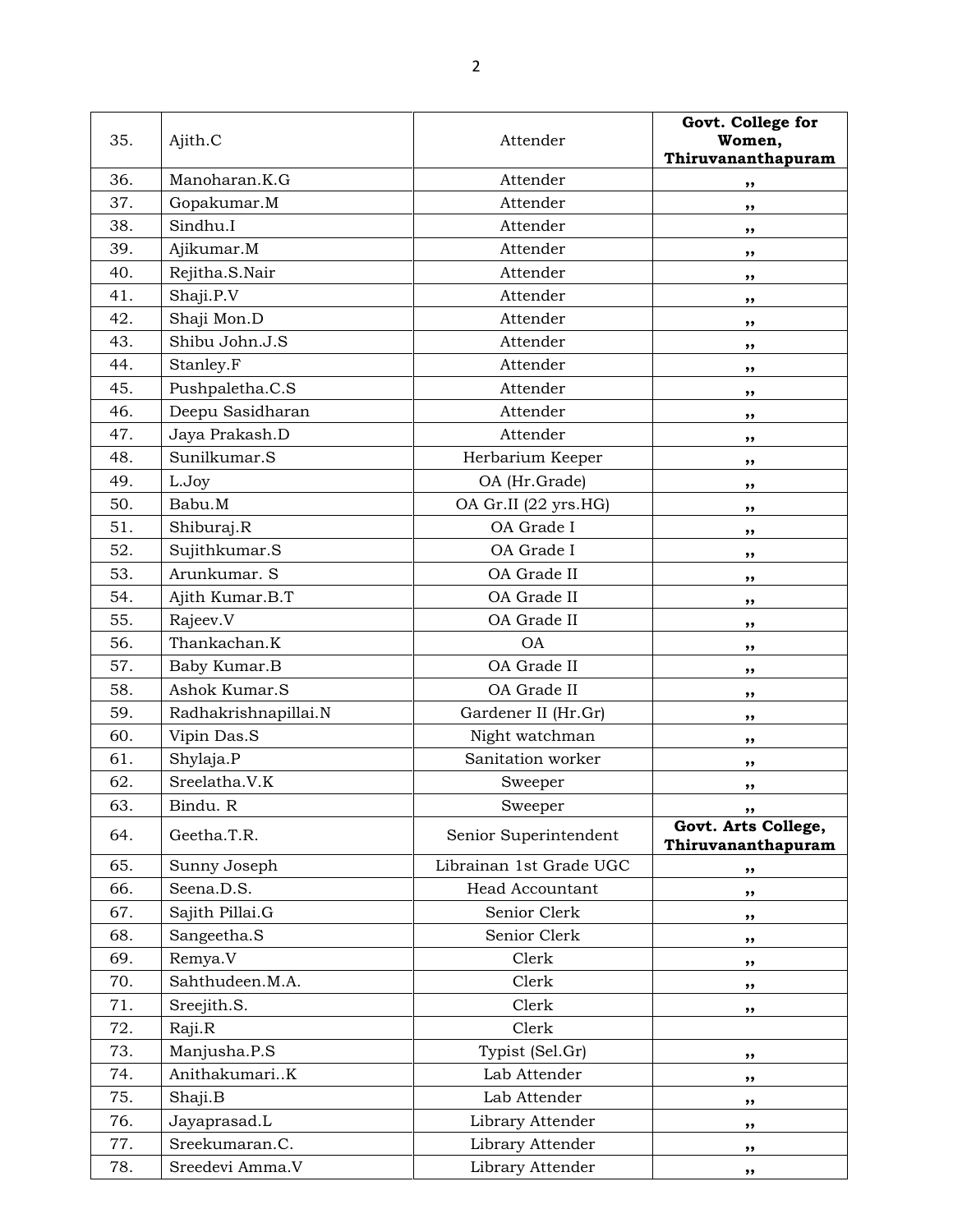| 79.  | Baiju.B            | Attender Office        | Govt. Arts College,<br>Thiruvananthapuram        |
|------|--------------------|------------------------|--------------------------------------------------|
| 80.  | Sibu.R.            | Attender Office        | ,,                                               |
| 81.  | Sunilkumar.T       | Office Attendant       | ,,                                               |
| 82.  | Nujumuddeen.E      | Office Attendant       | ,,                                               |
| 83.  | Shine J Sankar     | Office Attendant       | ,,                                               |
| 84.  | Manikandan.M       | Office Attendant       | ,,                                               |
| 85.  | Jayan.G            | Office Attendant       | ,,                                               |
| 86.  | Sreejith.S.        | Office Attendant       | ,,                                               |
| 87.  | Vinod.M            | Gardener               | ,,                                               |
| 88.  | Ramesh.R           | Night Watchman         | ,,                                               |
| 89.  | Prasanthan.P       | Night Watchman         | ,,                                               |
| 90.  | Kavitha.V.S        | Sanitation Worker      | ,,                                               |
| 91.  | Sathyakumar.J      | Sanitation Worker      | ,,                                               |
| 92.  | Suja.S             | Sweeper                | ,,                                               |
| 93.  | Sulfickar.S        | Sweeper                | ,,                                               |
| 94.  | Sasidharan Nair.A  | Administrative officer | <b>University College,</b><br>Thiruvananthapuram |
| 95.  | SunilKumar.S       | Junior Supt.           | ,,                                               |
| 96.  | Animon.V           | ,,                     | ,,                                               |
| 97.  | Harikumar.T.S      | <b>Head Accountant</b> | ,,                                               |
| 98.  | Ramesh Babu R.S    | Clerk H.G              | ,,                                               |
| 99.  | Abhilash.S (A6)    | ,,                     | ,,                                               |
| 100. | Abhilash.S (A9)    | L.D Clerk              | ,,                                               |
| 101. | C.Manoj Kumar      | L.D Clerk              | ,,                                               |
| 102. | Sreeja J.P         | Senior Clerk           | ,,                                               |
| 103. | Smitha             | L.D Clerk              | ,,                                               |
| 104. | Binu Kumar         | Senior Clerk           | ,,                                               |
| 105. | Devi Hari Priya    | L.D Clerk              | ,,                                               |
| 106. | Shajahan.M         | ,,                     | ,,                                               |
| 107. | Saritha.R          | ,,                     | ,,                                               |
| 108. | Geethau Sundar     | , ,                    | ,,                                               |
| 109. | Geethu.K           | , ,                    | ,,                                               |
| 110. | Nisha              | ,,                     | ,,                                               |
| 111. | Sreekumar.n        | Senior Grade typist    | ,,                                               |
| 112. | Lenikumari.K.G     | <b>U.D Typist</b>      | ,,                                               |
| 113. | Seena              | Librarian              | ,,                                               |
| 114. | Heeralal           | Herbarium Keeper       | ,,                                               |
| 115. | Vijayakumar.C      | Attender               | ,,                                               |
| 116. | Sureshkumar M.A    | ,,                     | ,,                                               |
| 117. | A.Prasanna         | ,,                     | ,,                                               |
| 118. | G.Manu             | $, \,$                 | ,,                                               |
| 119. | V.Hareendran Nair  | ,,                     | ,,                                               |
| 120. | Vijayakumaran Nair | ,,                     | ,,                                               |
| 121. | Girija Kumari B.S  | ,,                     | ,,                                               |
| 122. | Ambily.P           | ,,                     | ,,                                               |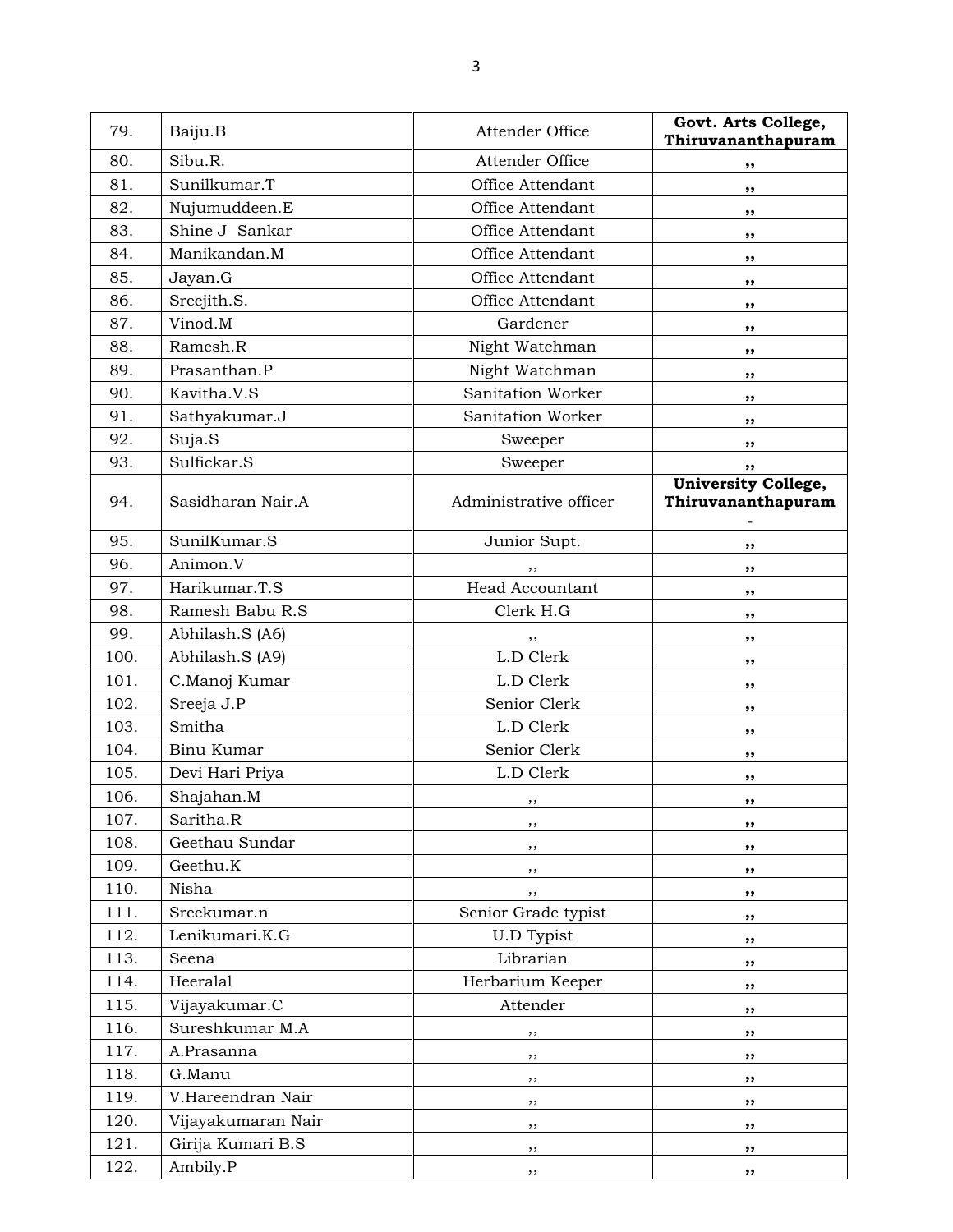| 123. | Sudha Kumari         | ,,                    | <b>University College,</b><br>Thiruvananthapuram |
|------|----------------------|-----------------------|--------------------------------------------------|
| 124. | Shaiju               | ,,                    | ,,                                               |
| 125. | Mallika Kumari.L     | Attender              | ,,                                               |
| 126. | K. Salin Kumari      | ,,                    | ,,                                               |
| 127. | A.R Prema Chandran   | ,,                    | ,,                                               |
| 128. | G.Rajendran          | ,,                    | ,,                                               |
| 129. | D.A Santhosh         |                       | ,,                                               |
| 130. | C.Sreekumaran        | ,,                    | ,,                                               |
| 131. | Sumi.V.S             | ,,                    | ,,                                               |
| 132. | Ayoobkhan            | ,,                    | ,,                                               |
| 133. | Facil.C              | ,,                    | ,,                                               |
| 134. | Dileep Kumar         | ,,                    | ,,                                               |
| 135. | Nanda Kumar          | ,,                    | ,,                                               |
| 136. | Vikrama Chandran     | ,,                    | ,,                                               |
| 137. | Layonidas            | ,,                    | ,,                                               |
| 138. | Raynold              | , ,                   | ,,                                               |
| 139. | <b>Stella</b>        | ,,                    | ,,                                               |
| 140. | Susha                | , ,                   | ,,                                               |
| 141. | Jayakumar.A          | ,,                    | ,,                                               |
| 142. | Vijaya Kumar.T       | , ,                   | ,,                                               |
| 143. | Harikumaran Nair     | , ,                   | ,,                                               |
| 144. | T.Madhu Kumar        | Specimen Collector    | ,,                                               |
| 145. | Muraleedharan        | Gardner               | ,,                                               |
| 146. | Ajai Kumar           | Office Attendant      | ,,                                               |
| 147. | Madanan              | ,,                    | ,,                                               |
| 148. | Muthappan            | ,,                    | ,,                                               |
| 149. | Santhosh Kumar       | ,,                    | ,,                                               |
| 150. | Sreeja V.P           | ,,                    | ,,                                               |
| 151. | Bineesh J.S          | ,,                    | ,,                                               |
| 152. | Shibu.C              | ,,                    | ,,                                               |
| 153. | Sooraj.S             | Night Watchman        | ,,                                               |
| 154. | R.Umadevi            | Sweeper               | ,,                                               |
| 155. | Sumathi              | ,,                    | ,,                                               |
| 156. | Rajeswari.R          | ,,                    | ,,                                               |
| 157. | Remani kumari.T      | Sanitation Worker     | ,,                                               |
| 158. | Nirmala.P            | ,,                    | ,,                                               |
| 159. | Bedaruniza           | ,,                    | ,,                                               |
| 160. | <b>K.AJITH KUMAR</b> | Senior Superintendent | Govt. College,<br>Kariavatttom.                  |
| 161. | Sheeba.L             | Head Accountant       | ,,                                               |
| 162. | Saritha S            | Senior Clerk          | ,,                                               |
| 163. | Sheena N             | Senior Clerk          | ,,                                               |
| 164. | Shamla A             | Senior Clerk          | ,,                                               |
| 165. | Aneesh B             | Clerk                 | ,,                                               |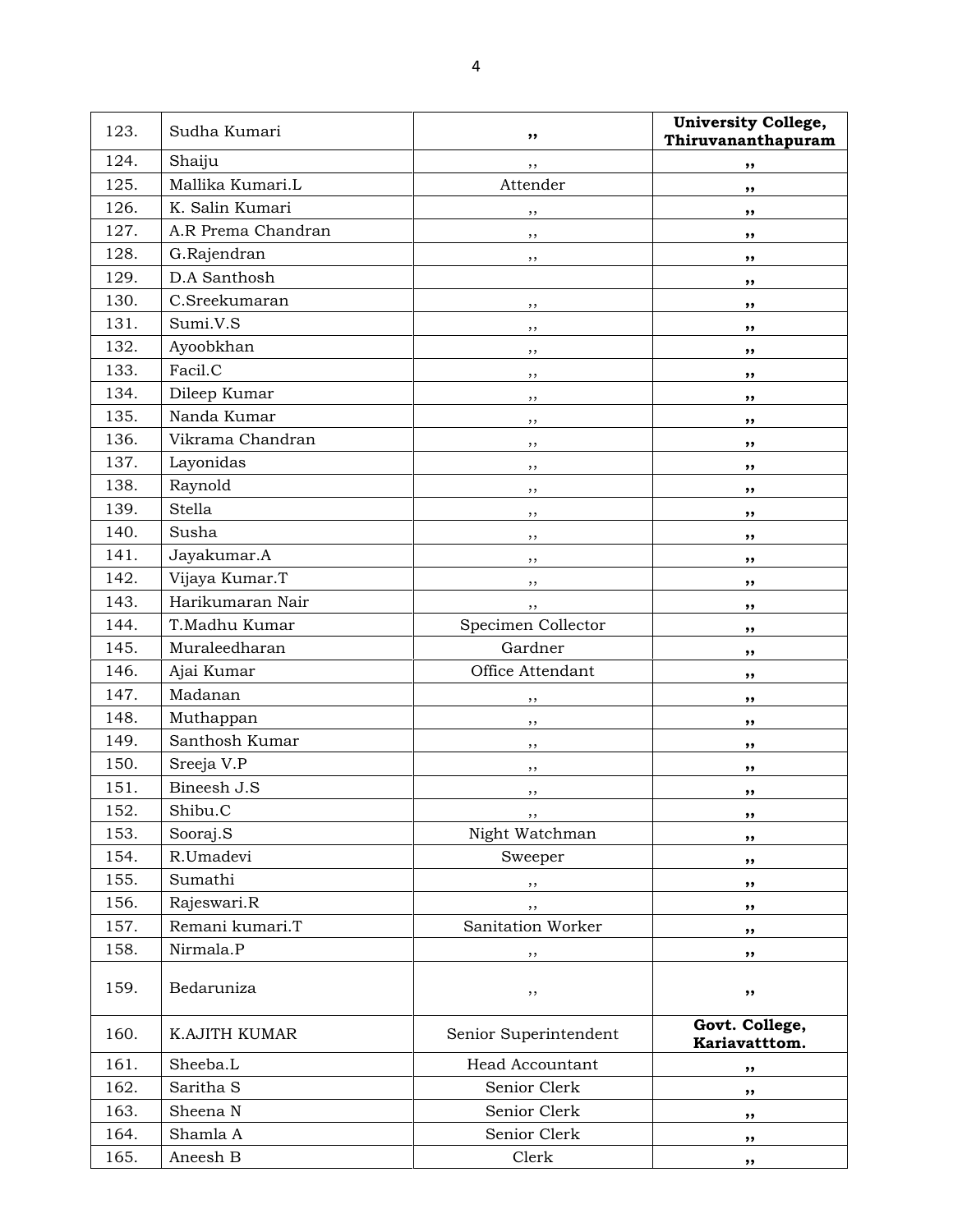| 166. | Prasanth P            | Clerk (supernumerary)    | Govt. College,<br>Kariavatttom.                   |
|------|-----------------------|--------------------------|---------------------------------------------------|
| 167. | Najim A               | Sr. Gr. Typist           | ,,                                                |
| 168. | Vinod B               | Attender                 | ,,                                                |
| 169. | Sudheer A             | Attender                 | ,,                                                |
| 170. | Sabumurali            | Attender                 | ,,                                                |
| 171. | Renjithkumar A R      | Attender                 | ,,                                                |
| 172. | Noorjahan K           | Attender                 | ,,                                                |
| 173. | Vipinkumar            | Attender                 | ,,                                                |
| 174. | Vinod S               | Attender                 | ,,                                                |
| 175. | Anil kumar D          | Attender                 | ,,                                                |
| 176. | Sajin.S               | Attender                 | ,,                                                |
| 177. | Manu M                | Attender                 | ,,                                                |
| 178. | Rekha S               | Attender (supernumerary) | ,,                                                |
| 179. | Vinod G               | Office Attendent         | ,,                                                |
| 180. | Aneesh P.S            | Office Attendent         | ,,                                                |
| 181. | Sumesh P S            | Office Attendent         | ,,                                                |
| 182. | Harisankar T P        | Night watchman           | ,,                                                |
| 183. | Sajin.S               | Night watchman           | ,,                                                |
|      |                       |                          | Govt. Sanskrit                                    |
| 184. | DEVASIA K D           | SENIOR SUPERINTENDENT    | College,<br>Thiruvananthapuram                    |
| 185. | Rajesh G B            | HEAD ACCOUNTANT          | ,,                                                |
| 186. | Vacant                | <b>CLERK</b>             | ,,                                                |
| 187. | SREENATH M            | <b>CLERK</b>             | ,,                                                |
| 188. | PREETHA P J           | <b>CLERK</b>             | ,,                                                |
| 189. | RAJENDRAN S           | <b>CLERK</b>             | ,,                                                |
| 190. | <b>SHIBU D</b>        | TYPIST (Sr.Gr)           | ,,                                                |
| 191. | RAJEENA V M           | LIBRARIAN GR.IV          | ,,                                                |
| 192. | <b>SUNILKUMAR R B</b> | <b>ATTENDER</b>          | ,,                                                |
| 193. | <b>SHAJAHAM M</b>     | <b>ATTENDER</b>          | ,,                                                |
| 194. | <b>ANILKUMAR</b>      | <b>ATTENDER</b>          | ,,                                                |
| 195. | <b>RAJEEV R</b>       | OFFICE ATTENDANT         | ,,                                                |
| 196. | <b>RATHEESH R S</b>   | OFFICE ATTENDANT         | ,,                                                |
| 197. | ARUN RAJ M N          | OFFICE ATTENDANT         | ,,                                                |
| 198. | KRISHNANKUTTY S       | OFFICE ATTENDANT         | ,,                                                |
| 199. | NISAMUDEEN M          | OFFICE ATTENDANT         | ,,                                                |
| 200. | MUMTHAZ J             | SANITATION WORKER        | ,,                                                |
| 201. | RAMACHANDRAN NAIR B   | SANITATION WORKER        | ,,                                                |
| 202. | BEENA ROSE V R        | <b>FULL TIME SWEEPER</b> | ,,                                                |
| 203. | DEEPU G S             | NIGHT WATCHMAN           | ,,                                                |
| 204. | Sivamangal .P         | Senior Supt.             | Govt. College,<br>Attingal,<br>Thiruvananthapuram |
| 205. | Sajitha.S             | <b>Head Accountant</b>   | ,,                                                |
| 206. | Rajalekshmi G.R       | Senior Clerk             | ,,                                                |
| 207. | Varsha.V              | ,,                       | ,,                                                |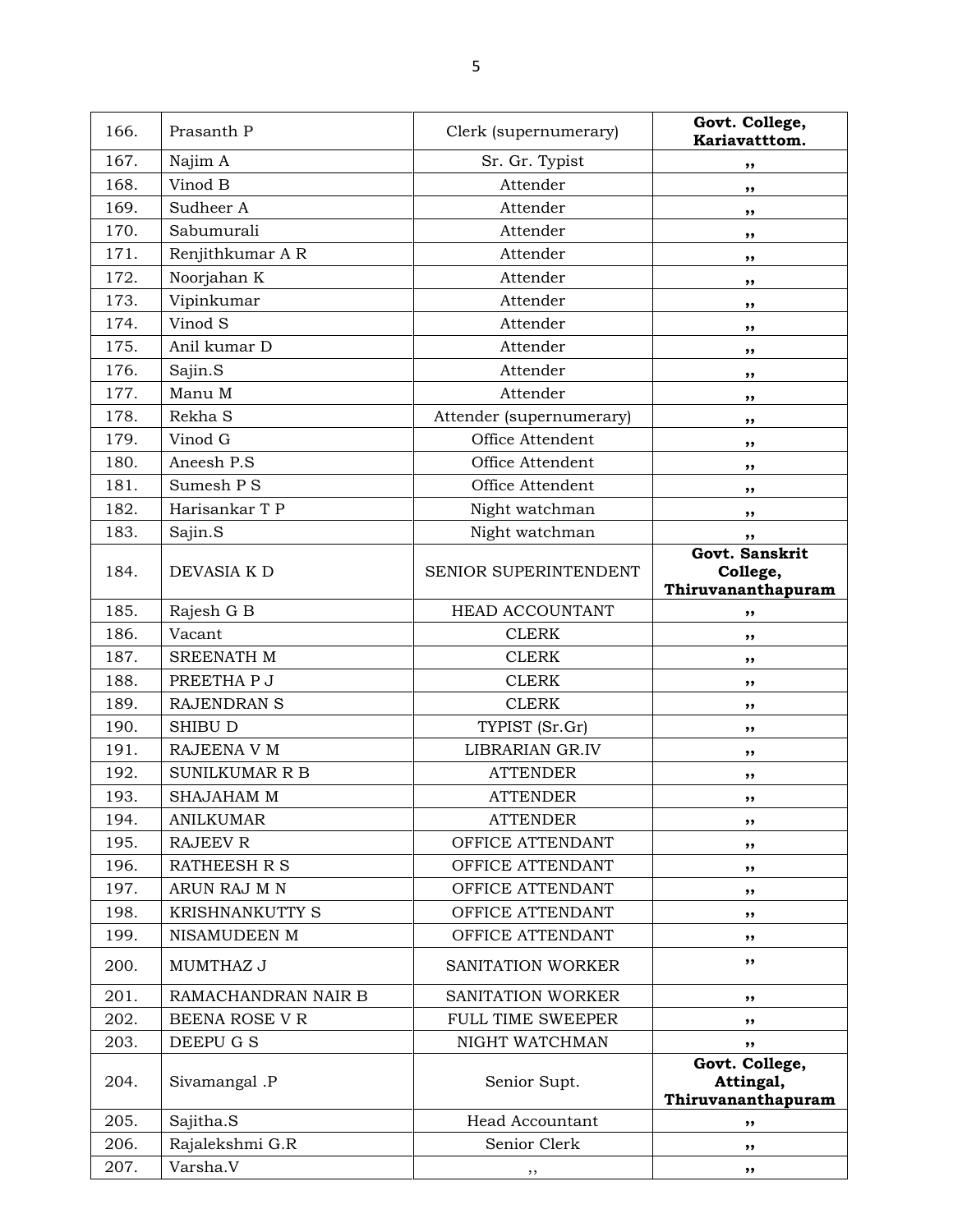| 208. | Hilda.S            | ,,                    | Govt. College,<br>Attingal,                                                  |
|------|--------------------|-----------------------|------------------------------------------------------------------------------|
| 209. | Soorya.M           | Clerk                 | ,,                                                                           |
| 210. | Nitha.S            | , ,                   | ,,                                                                           |
| 211. | Anwar P.A          | Sel.Gr.Typist         | ,,                                                                           |
| 212. | Shylaja.O          | Typist                | ,,                                                                           |
| 213. | Mohanan Nair.R     | Attender H.G          | ,,                                                                           |
| 214. | Shyla .V           | Attender              | ,,                                                                           |
| 215. | Jelaja.V           | Office Attendant      | ,,                                                                           |
| 216. | Murukesan.R        | ,,                    | ,,                                                                           |
| 217. | Muhammed Rafi      | $, \,$                | ,,                                                                           |
| 218. | Shibu K.R          | $, \,$                | ,,                                                                           |
| 219. | Shamnad.S          | $, \,$                | ,,                                                                           |
| 220. | Sasidharan Nair.M  | , ,                   | ,,                                                                           |
| 221. | Sajeev.S           | Lab Assistant         | ,,                                                                           |
| 222. | Abju.B             | Librarian             | ,,                                                                           |
| 223. | Sajina.A           | Sweeper               | ,,                                                                           |
| 224. | Aswani Raj A.R     | Night watchman        | ,,                                                                           |
| 225. | Siyadkhan.u        | ,,                    | ,,                                                                           |
|      | Sabeena.A          |                       | Govt. College,                                                               |
| 226. |                    | Senior Superintendent | Nedumangad.                                                                  |
| 227. | Harikumar.M        | Head Accountant       | ,,                                                                           |
| 228. | Beena.P            | Senior Clerk          | ,,                                                                           |
| 229. | Rajamohan Nair.V   | ,,                    | ,,                                                                           |
| 230. | Prija.G.S          | Clerk                 | ,,                                                                           |
| 231. | Sindhu.V.G         | , ,                   | ,,                                                                           |
| 232. | Sathy.S            | LD Typist             | ,,                                                                           |
| 233. | Stalin Marshal.T.R | $, \,$                | ,,                                                                           |
| 234. | Santhosh Kumar.V   | Attender              | ,,                                                                           |
| 235. | Baiju.L            | Office Attendant      | ,,                                                                           |
| 236. | Unni Krishnan      | , ,                   | ,,                                                                           |
| 237. | Pushpakaran        | ,,                    | ,,                                                                           |
| 238. | Anil Kumar.S       | , ,                   | ,,                                                                           |
| 239. | Mohanan.M          | Sanitation Worker     | ,,                                                                           |
| 240. | Satheeshkumar      | Night Watchman        | ,,                                                                           |
| 241. | Monish Kumar       | ,,                    | ,,                                                                           |
| 242. | Joy.H              | Sweeper               | ,,                                                                           |
| 243. | Ambika.O           | ,,                    | ,,                                                                           |
| 244. | Joylal .D          | Senior Superintendent | $\overline{K}$ N.M. Govt Arts &<br><b>Science College,</b><br>Kanjiramkulam. |
| 245. | Krishnakumar.R.D   | Head Accountant       | ,,                                                                           |
| 246. | Yesudasan.G        | Senior Clerk          | ,,                                                                           |
| 247. | Bindu.T.S          | Senior Clerk          | ,,                                                                           |
| 248. | Remya.R.S          | Senior Clerk          | ,,                                                                           |
| 249. | Lekha.L            | Clerk                 | ,,                                                                           |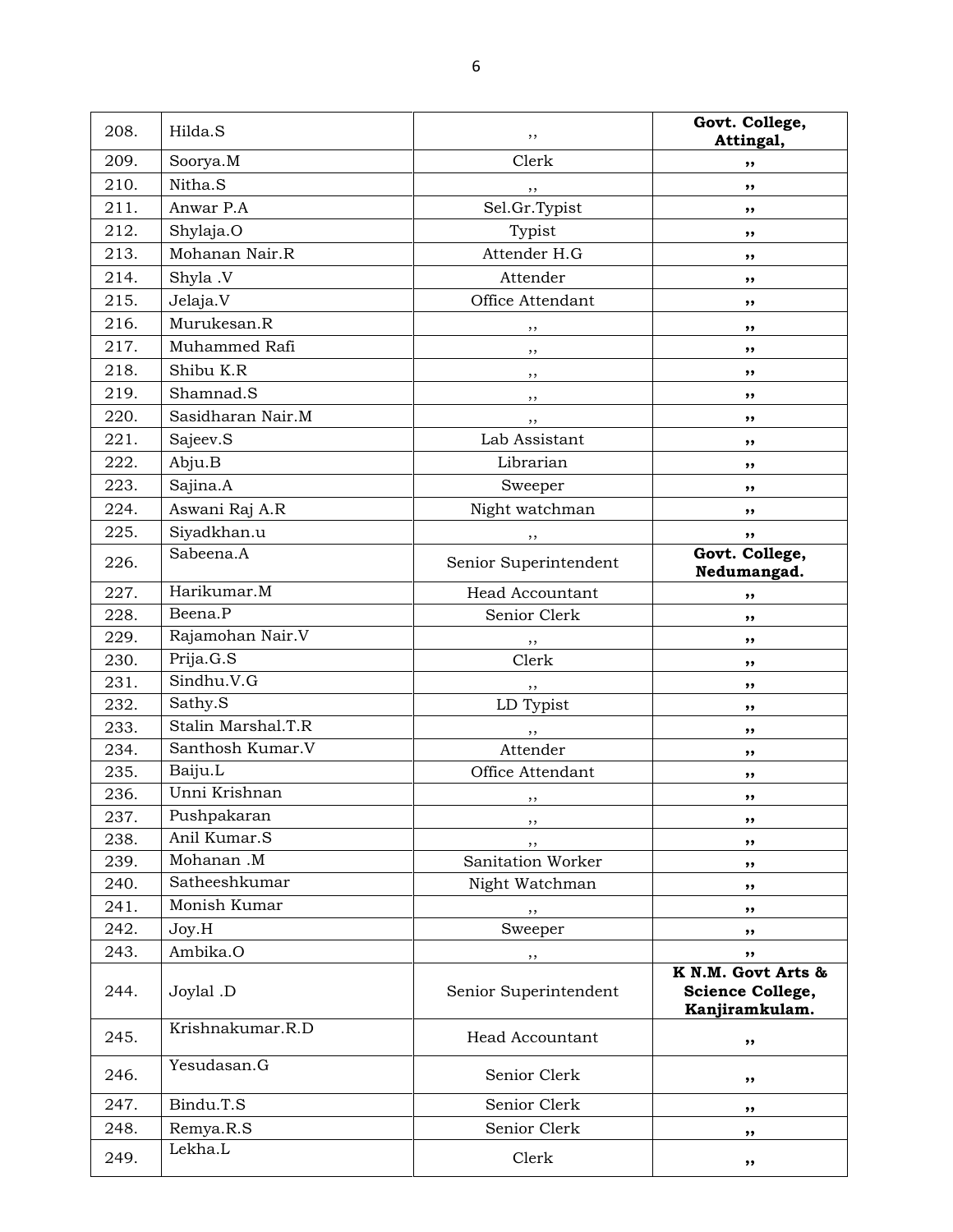250. Geetha.S U.D Typist K N.M. Govt Arts & Science College, Kanjiramkulam 251. Chandran.T but be chandran.T but be changed by the change of  $\sim$  ,  $\sim$  ,  $\sim$  ,  $\sim$  ,  $\sim$  ,  $\sim$  ,  $\sim$  ,  $\sim$  ,  $\sim$  ,  $\sim$  ,  $\sim$  ,  $\sim$  ,  $\sim$  ,  $\sim$  ,  $\sim$  ,  $\sim$  ,  $\sim$  ,  $\sim$  ,  $\sim$  ,  $\sim$  ,  $\sim$  ,  $\sim$  ,  $\$ 252. Sujatha.S Attender Hr.Gr. ,, 253. Rejikumar.R.S Office Attendant ,, 254. Suresh Kumar.C Office Attendant , , 255. Sajikumar.C Office Attendant ,, 256. Shibu.B Office Attendant , , 257. Santha.K **Communist Share Separate Separate Separate Separate Separate Separate Separate Separate Separate Separate Separate Separate Separate Separate Separate Separate Separate Separate Separate Separate Separate Se** 258. Santhosh Kumar.C Sanitation Work , , 259. Robi.T Sweeper ,, 260. Shamlaja.S Sweeper ,, 261. Binu.S Night Watchman , 262. Dr. Najuma Beegum.R Senior Superintendant MMS Government Arts and Science College, Malayinkeezhu. 263. Sindhu Kumari .V.L Head Accountant ,, 264. Vinod Kumar.V Senior k Clerk Clerk , ,  $265.$  Bindhu.N  $\qquad \qquad$  Clerk  $\qquad \qquad$ ,  $266.$  Shimna.L.R clerk ,, 267. Lakshmi.V L.D.Typist ,,  $268.$  Valsala.R and  $\overline{R}$  attendar  $\overline{R}$ ,  $\overline{R}$ 269. Gireesh Kumar.B **Communist Communist Communist Communist Communist Communist Communist Communist Communist Communist Communist Communist Communist Communist Communist Communist Communist Communist Communist Communist** 270. Prakash.V (a) Office Attendant (b),  $\int$ ,  $\int$ ,  $\int$ ,  $\int$ ,  $\int$ ,  $\int$ ,  $\int$ ,  $\int$ ,  $\int$ ,  $\int$ ,  $\int$ ,  $\int$ ,  $\int$ ,  $\int$ ,  $\int$ ,  $\int$ ,  $\int$ ,  $\int$ ,  $\int$ ,  $\int$ ,  $\int$ ,  $\int$ ,  $\int$ ,  $\int$ ,  $\int$ ,  $\int$ ,  $\int$ ,  $\int$ ,  $\int$ ,  $\int$ , 271. Anil Kumar.R.K Office Attendant ,, 272. Sundaresan.T **Conserverse Sundary Sundaresan.T** and Office Attendant **,,** 273. Shibu.P Night Watchman ,, 274. Sivanandan.G Sanitation Worker , 275. Sunil.M sweeper ,, 276. Suresh Kumar T.V Senior.Supt. Government Arts & Science College, Kulathoor 277. Krishana kumar.R.D Head Accountant  $\mathbf{R}$ , 278. Mary Prema.M Senior Clerk , , 279. Pradeep Kumar.P ,, ,,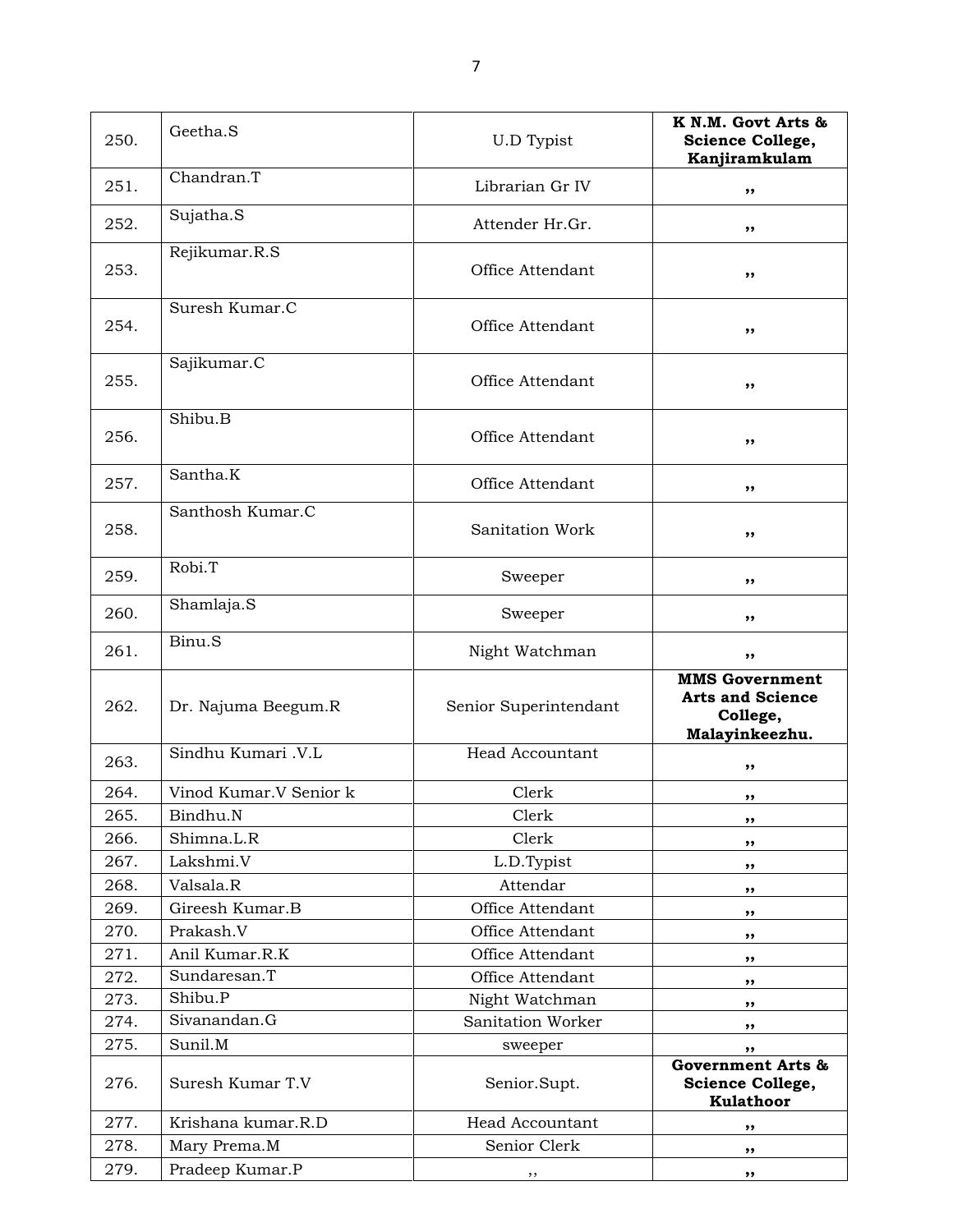| 280. | Priyamol             | IClerk                 | Government Arts &<br>Science College,<br>Kulathoor |
|------|----------------------|------------------------|----------------------------------------------------|
| 281. | Bindu.S.M            | Librarian Gr.IV        | ,,                                                 |
| 282. | Raji.P Nair          | <b>U.D Typist</b>      | ,,                                                 |
| 283. | Usha .S              | Attender (Hr.Gr.)      | ,,                                                 |
| 284. | Rajam.S              | Lab Assistant          | ,,                                                 |
| 285. | Manikantan.A         | Office Attendant       | ,,                                                 |
| 286. | Ajikumar             | $\epsilon$             | ,,                                                 |
| 287. | Jineesh V.B          | Night Watchman         | ,,                                                 |
| 288. | N.S Venugopal        | Sweeper                | ,,                                                 |
| 289. | S.Vijayakumar        | Sanitation Worker.     | ,,                                                 |
| 290. | Filomina J           | Sr. Supdt.             | All Saints College,<br>Tvpm.                       |
| 291. | Sr.Sheeba. N.A       | <b>Head Accountant</b> | 66                                                 |
| 292. | Latha Varghese       | <b>LDC</b>             | 66                                                 |
| 293. | Sr.Tissy Joseph      | <b>LDC</b>             | ,,                                                 |
| 294. | Sathy Devi.C         | LD Typist (HG)         | 66                                                 |
| 295. | Marykutty C          | Lib Assistant          | ,,                                                 |
| 296. | Anitha. R            | Herbarium Keeper       | $\epsilon$                                         |
| 297. | Thresiamma.V         | Lab Asst. (HG)         | 66                                                 |
| 298. | Annamma George       | Lab Asst. (HG)         | 66                                                 |
| 299. | Renuka. C            | Lab Asst. (HG)         | 66                                                 |
| 300. | Vijayakumari         | Lab Asst.              | 66                                                 |
| 301. | S. Rema Devi         | <b>LDC</b>             | 66                                                 |
| 302. | Sr. Tresa. A.J       | <b>LDC</b>             | 66                                                 |
| 303. | Sr. Jessy Thomas     | <b>LDC</b>             | 66                                                 |
| 304. | Deepthi. V           | LGS                    | 66                                                 |
| 305. | Minimol Jacob        | LGS                    | 66                                                 |
| 306. | Bindhu. Y            | <b>LGS</b>             | 66                                                 |
| 307. | Shaji. A             | Mechanic               | 66                                                 |
| 308. | Harikishore          | Jr. Supdt.             | <b>HHMSPB NSS College</b><br>for Women, Tvpm       |
| 309. | S.R.Sajeev           | HA                     | 66                                                 |
| 310. | K. Ramachandran Nair | <b>UD</b> Clerk        | 66                                                 |
| 311. | Satheesh Kumar. K    | UD Clerk               | 66                                                 |
| 312. | M.S.Raveendran Nair  | UD Clerk               | 66                                                 |
| 313. | K.S.Gopinanthan Nair | LD Clerk               | 66                                                 |
| 314. | G. Suresh Kumar      | LD Clerk               | 66                                                 |
| 315. | Anil Kumar C.P       | LD Clerk               | 66                                                 |
| 316. | S. Santhosh Kumar    | UD Typist Hr. Gr.      | 66                                                 |
| 317. | M.Muraleedharan Nair | Librarian              | 66                                                 |
| 318. | Kamalasenan. S       | Lab Assistant          | 66                                                 |
| 319. | K. Reghunatha Pillai | Lab Assistant          | 66                                                 |
| 320. | R.Prasannakumar      | Lab Assistant          | 66                                                 |
| 321. | V.Harikumaran Nair   | Lab Assistant          | 66                                                 |
| 322. | S.S.Raja Kumar       | Lib Asst.              | 66                                                 |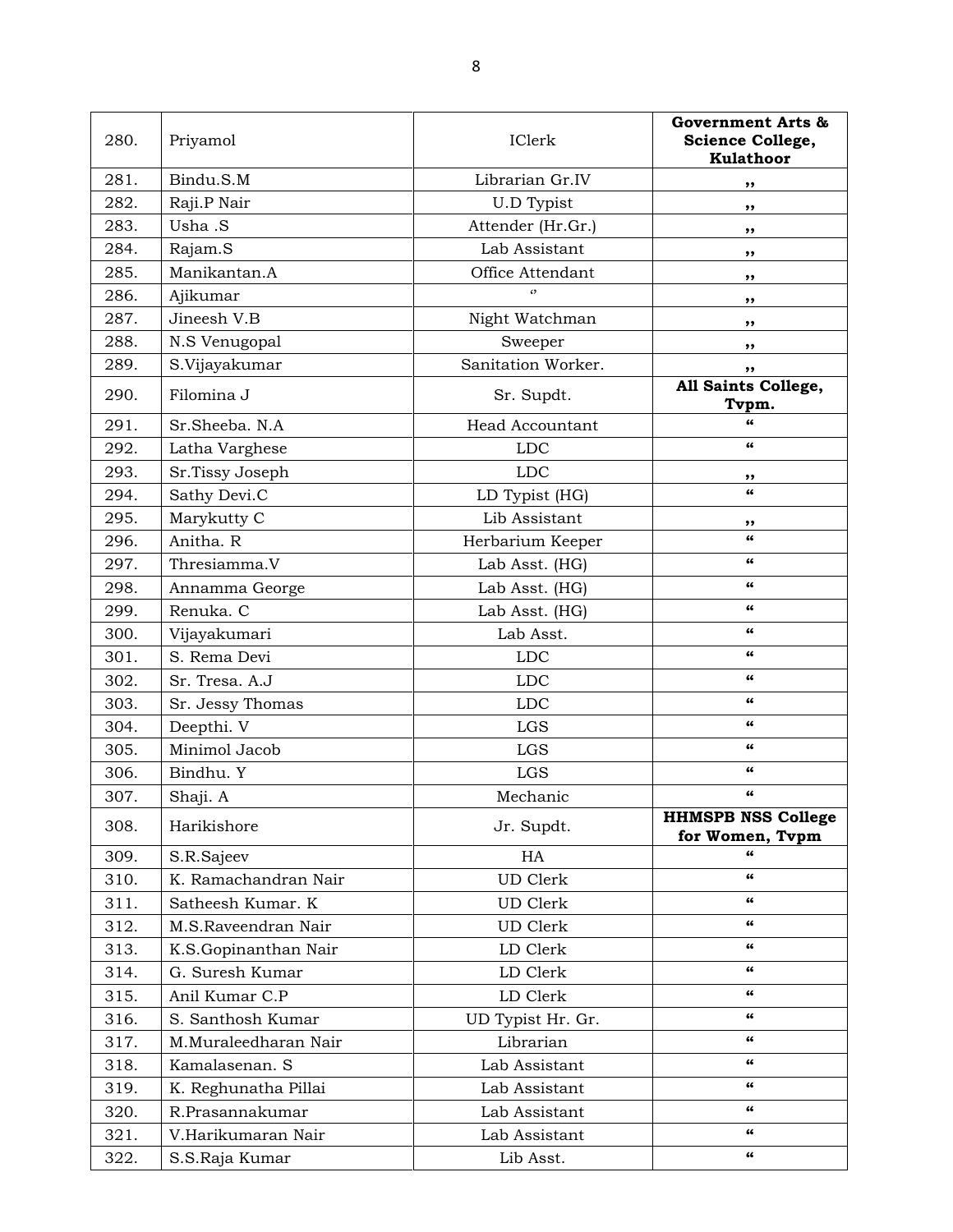| 323. | S. Prema Kumar         | Lib Asst.                           | <b>HHMSPB NSS College</b><br>for Women, Tvpm |
|------|------------------------|-------------------------------------|----------------------------------------------|
| 324. | K. Madhanamohanan      | Marker                              | $\epsilon$                                   |
| 325. | Rajendra Kumar. K.P    | JR supdt.                           | M.G, College, Tvpm.                          |
| 326. | P.S. Manmadhan Nair    | HA                                  | 66                                           |
| 327. | Muraleedharan P        | <b>UD</b> Clerk                     | $\epsilon$                                   |
| 328. | Mohanan. M.G           | <b>UD</b> Clerk                     | 66                                           |
| 329. | Omanakuttan Nair. M    | <b>UD</b> Clerk                     | 66                                           |
| 330. | Pushpajan Pillai       | <b>UD</b> Clerk                     | 66                                           |
| 331. | Venu C.M               | <b>UD</b> Clerk                     | 66                                           |
| 332. | Vijai Prakash          | <b>UD</b> Clerk                     | 66                                           |
| 333. | R. Suresh Kumar        | <b>UD</b> Clerk                     | 66                                           |
| 334. | J.Remesan Nair         | <b>UD</b> Typist                    | 66                                           |
| 335. | Unnikrishnan R         | Gardener                            | 66                                           |
| 336. | Ajayakumarn Nair. D    | Lib. Asst.                          | ,,                                           |
| 337. | Vignarajan Nair. N     | Lab. Asst.                          | ,,                                           |
| 338. | Gopalakrishnan Nair. J | Lab. Asst.                          | 66                                           |
| 339. | Oormila. D             | Lab. Asst.                          | 66                                           |
| 340. | Rajesh. P              | Lab. Asst.                          | 66                                           |
| 341. | Sanjeevakumar. G       | Lab. Asst.                          | "                                            |
| 342. | Santhamma. B           | Lab. Asst.                          | $\epsilon$                                   |
| 343. | Sreedevi S             | Lab. Asst.                          | 66                                           |
| 344. | Saji Raj S             | Marker                              | 66                                           |
| 345. | Joseph George          | J.S                                 | Mar Ivanios College,<br>Tvpm                 |
| 346. | Saji Thomas            | HA                                  | 66                                           |
| 347. | Julie George           | LDC (HG)                            | 66                                           |
| 348. | Binu K. Joy            | LDC (HG)                            | 66                                           |
| 349. | Benson V. Vincent      | <b>LDC</b>                          | 66                                           |
| 350. | Shamin Thompson. T     | <b>LDC</b>                          | 66                                           |
| 351. | J. Alexander           | Lab Asst.                           | 66                                           |
| 352. | Ratheesh. B            | ,,                                  | 66                                           |
| 353. | Justin Jeyakumar N     | Lib. Assistant                      | 66                                           |
| 354. | Sunil Jose, R.M        | Lab Assistant                       | 66                                           |
| 355. | Prince Mathew          | <b>UD</b> Typist                    | 66                                           |
| 356. | Dr.Beenamole.T         | 1 <sup>st</sup> Gr. Librarian (UGC) | 66                                           |
| 357. | A.Sam                  | Libr. Asst. (H.G)                   | $\epsilon\epsilon$                           |
| 358. | T.Gilbertmony          | Libr. Asst.                         | $\epsilon\epsilon$                           |
| 359. | G.Raveendran           | Lab Asst.                           | $\epsilon\epsilon$                           |
| 360. | A. Mohan               | Lab Asst.                           | 66                                           |
| 361. | D.Sabu                 | Lab Asst.                           | $\epsilon\epsilon$                           |
| 362. | S. Sisurajan           | Lab Asst. (HG)                      | 66                                           |
| 363. | M.Rajan                | Lab Asst.                           | 66                                           |
| 364. | P. Babu                | Lab Asst.                           | 66                                           |
| 365. | S.R.Jayakumar          | Lab Asst.                           | $\epsilon\epsilon$                           |
| 366. | Binu. K                | Lab Asst.                           | 66                                           |
| 367. | Renjith. R.S.          | Lab Asst.                           | 66                                           |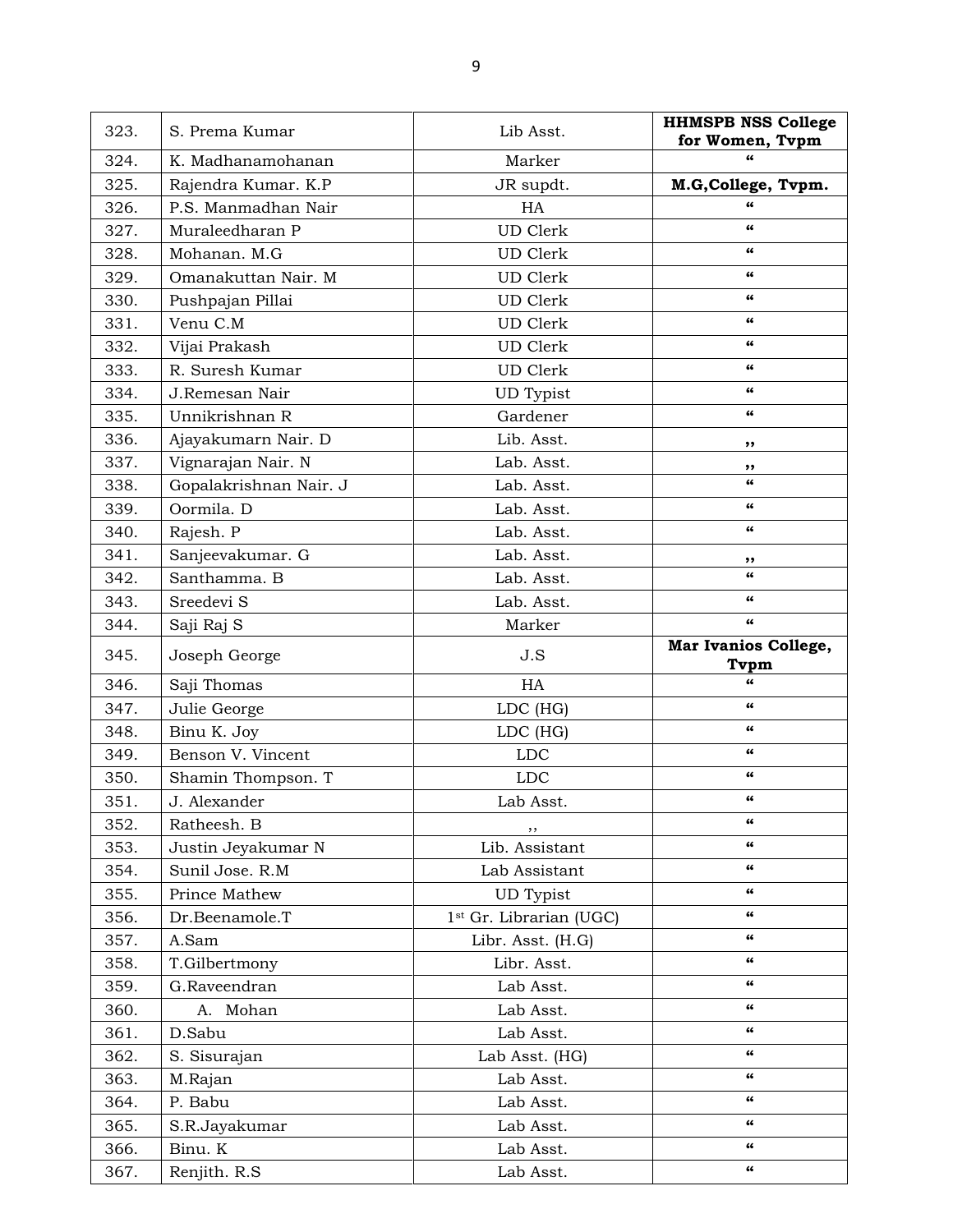| 368. | Anub Raj. R      | Lab Asst.        | Mar Ivanios College,                          |
|------|------------------|------------------|-----------------------------------------------|
|      |                  |                  | Tvpm                                          |
| 369. | P.Rajan          | Lab. Asst. (HG)  | 66                                            |
| 370. | K.C.Jacob        | Spn. Colle (HG)  | 66                                            |
| 371. | G.Baburaj        | Lab Asst.        | 66                                            |
| 372. | Sreeja. S        | Lab Asst.        | 66                                            |
| 373. | Nimeesh. N       | Mechanic         | $\epsilon$                                    |
| 374. | C. Manoj         | Herbarium Keeper | SN College, Sivagiri                          |
| 375. | Subhash, P.P.    | HA               | $\epsilon$                                    |
| 376. | Ajayakumar G.M   | Lab Asst.        | $\pmb{\epsilon} \pmb{\epsilon}$               |
| 377. | Manilal. P       | Lab Asst.        | 66                                            |
| 378. | Subhalal. K      | Lab Asst.        | 66                                            |
| 379. | Udayan. D        | Lab Asst.        | $\boldsymbol{\epsilon} \boldsymbol{\epsilon}$ |
| 380. | G.Gopikakumary   | Lab Asst.        | $\boldsymbol{\epsilon} \boldsymbol{\epsilon}$ |
| 381. | Jeothi Bas.V     | Lab Asst.        | $\pmb{\epsilon} \pmb{\epsilon}$               |
| 382. | Arunkumar. B     | Lab Asst.        | ,,                                            |
| 383. | Sujatha D        | Lab Asst.        | $\epsilon$                                    |
| 384. | Santhoshkumar. V | Lab Asst.        | $\pmb{\epsilon} \pmb{\epsilon}$               |
| 385. | Santhosh S       | Lab Asst.        | ,,                                            |
| 386. | Sheela D         | Lab Asst.        | ,,                                            |
| 387. | Binu V.S         | Lab Asst.        | $\epsilon$                                    |
| 388. | Jinu K.S         | Lib Asst.        | $\pmb{\epsilon} \pmb{\epsilon}$               |
| 389. | P.Prasanth       | <b>LDC</b>       | $\pmb{\epsilon} \pmb{\epsilon}$               |
| 390. | S. Shiji         | Mechanic         | $\boldsymbol{\epsilon} \boldsymbol{\epsilon}$ |
| 391. | Laila K.B        | <b>LDC</b>       | 66                                            |
| 392. | Vasanthan. B     | <b>UDC</b>       | $\boldsymbol{\epsilon} \boldsymbol{\epsilon}$ |
| 393. | Sunil N          | Typist           | $\boldsymbol{\epsilon} \boldsymbol{\epsilon}$ |
| 394. | T. Ajayan        | <b>LDC</b>       | 66                                            |
| 395. | Sathiajithu B    | <b>UDC</b>       | 66                                            |
| 396. | Deepa K          | <b>LDC</b>       | $\pmb{\epsilon} \pmb{\epsilon}$               |
| 397. | Ajithsen.C       | Sr.Supdt         | S.N. College,                                 |
|      |                  |                  | Chempazhanthi -                               |
| 398. | Jayakumar        | U.D.Clerk        | ,,                                            |
| 399. | Jalal            | U.D.Clerk        | ,,                                            |
| 400. | Asokakumar       | U.D.Clerk        | ,,                                            |
| 401. | Jayanthy.B       | L.D.Clerk        | ,,                                            |
| 402. | Satheeshkumar.K  | L.D.Clerk        | ,,                                            |
| 403. | Meenakumari.D    | <b>UD</b> Typist | ,,                                            |
| 404. | Manikanta Prasad | Herbarium Keeper | ,,                                            |
| 405. | Jayadas.V        | Lib Asst         | ,,                                            |
| 406. | Ganesh.d         | Lab Asst         | ,,                                            |
| 407. | Sunithakumari.V  | Lab Asst         | ,,                                            |
| 408. | Rajeev.K.S       | Lab Asst         | ,,                                            |
| 409. | Anilkumar.s      | Lib Asst         | ,,                                            |
| 410. | Chandraprasad.T  | Lab Asst         | ,,                                            |
| 411. | Anil Kumar.C     | Lab Asst         | ,,                                            |
| 412. | Jyothi Kumar.S   | Lab Asst         | $, \, \cdot$                                  |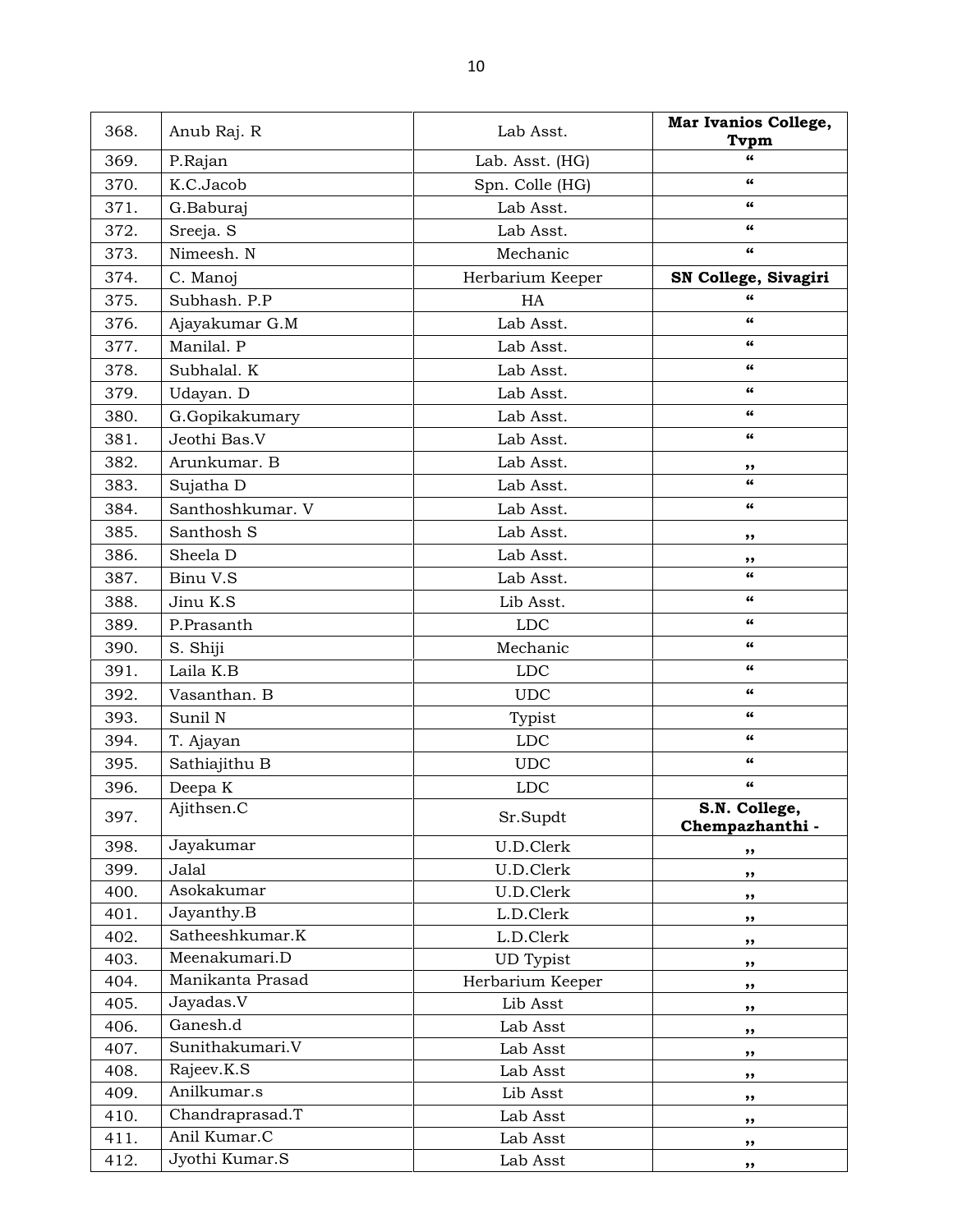| 413. | Byju.s                 | Lab Asst               | S.N. College,<br>Chempazhanthi                                   |
|------|------------------------|------------------------|------------------------------------------------------------------|
| 414. | Anilkumar.N            | Lab Asst               | ,,                                                               |
| 415. | Jayaprakash.R          | Lab Asst               | ,,                                                               |
| 416. | B Radhakrishnan Senior | Superintendent         | <b>VTMNSS College,</b><br>Dhanuvachapuram,<br>Thiruvananthapuram |
| 417. | S.Sreekumar Head       | Accountant             | ,,                                                               |
| 418. | O.S.Rajeev             | U.D.Clerk              | ,,                                                               |
| 419. | G.Vijayakumaran        | U.D.Clerk              | ,,                                                               |
| 420. | K.S.Reghukumar         | L.D.Clerk              | ,,                                                               |
| 421. | B.Radhakrishnan        | L.D.Clerk              | ,,                                                               |
| 422. | J.Jayakumar            | L.D.Clerk              | ,,                                                               |
| 423. | M.G.Remesh             | L.D.Computer Assistant | ,,                                                               |
| 424. | A.Padmakumar           | Mechanic               | ,,                                                               |
| 425. | S.R.Anilkumar          | Library Assistant      | ,,                                                               |
| 426. | S.Ajithkumar           | Library Assistant      | ,,                                                               |
| 427. | C.C.Harikumar          | Lab Assistant          | ,,                                                               |
| 428. | R.Anilkumar            | Lab Assistant          | ,,                                                               |
| 429. | V.R Ajithkumar         | Lab Assistant          | ,,                                                               |
| 430. | S.Samudrapandi         | Office Attendant       | ,,                                                               |
| 431. | S.Jayakumar            | Marker                 | ,,                                                               |
| 432. | Domenic Gomez S        | Head Accountant        | St. Xavier's College,<br>Thumba,<br>Thiruvananthapuram           |
| 433. | Sisibalan T            | Lab Assistant II HG    | ,,                                                               |
| 434. | Johnson Pereira        | Lab Assistant          | ,,                                                               |
| 435. | Fredinent G            | Library Assistant      | ,,                                                               |
| 436. | Jerry Lopez            | Lab Assistant II HG    | ,,                                                               |
| 437. | Francis Pereia         | Lab Assistant III HG   | ,,                                                               |
| 438. | Amaravathi K           | Library Assistant      | ,,                                                               |
| 439. | Moly Augustin          | L.D Clerk              | ,,                                                               |
| 440. | Justin James J.R       | Junior Superintendent  | Christian College,<br>Kattakada.                                 |
| 441. | John Robert T.M        | Head Accountant        | ,,                                                               |
| 442. | Johney R.S             | Senior Clerk           | ,,                                                               |
| 443. | Pushpalali.M           | Senior Clerk           | ,,                                                               |
| 444. | Rajendran G            | L.D.Clerk              | ,,                                                               |
| 445. | Ratheesh T.Suma nan    | L.D Store Keeper       | ,,                                                               |
| 446. | Maya D.O               | L.D.Typist             | ,,                                                               |
| 447. | Suguna L.S             | Librarian              | ,,                                                               |
| 448. | Pushpalatha.B          | Library Assistant      | ,,                                                               |
| 449. | Christepher P.G        | Lab.Asst.              | ,,                                                               |
| 450. | Appukuttan.C           | Lab.Asst.              | ,,                                                               |
| 451. | Selvaraj D.            | Lab.Asst               | ,,                                                               |
| 452. | Pushpalatha.G          | Lab.A sst              | ,,                                                               |
| 453. | Christudas L           | Lab. Asst.             | ,,                                                               |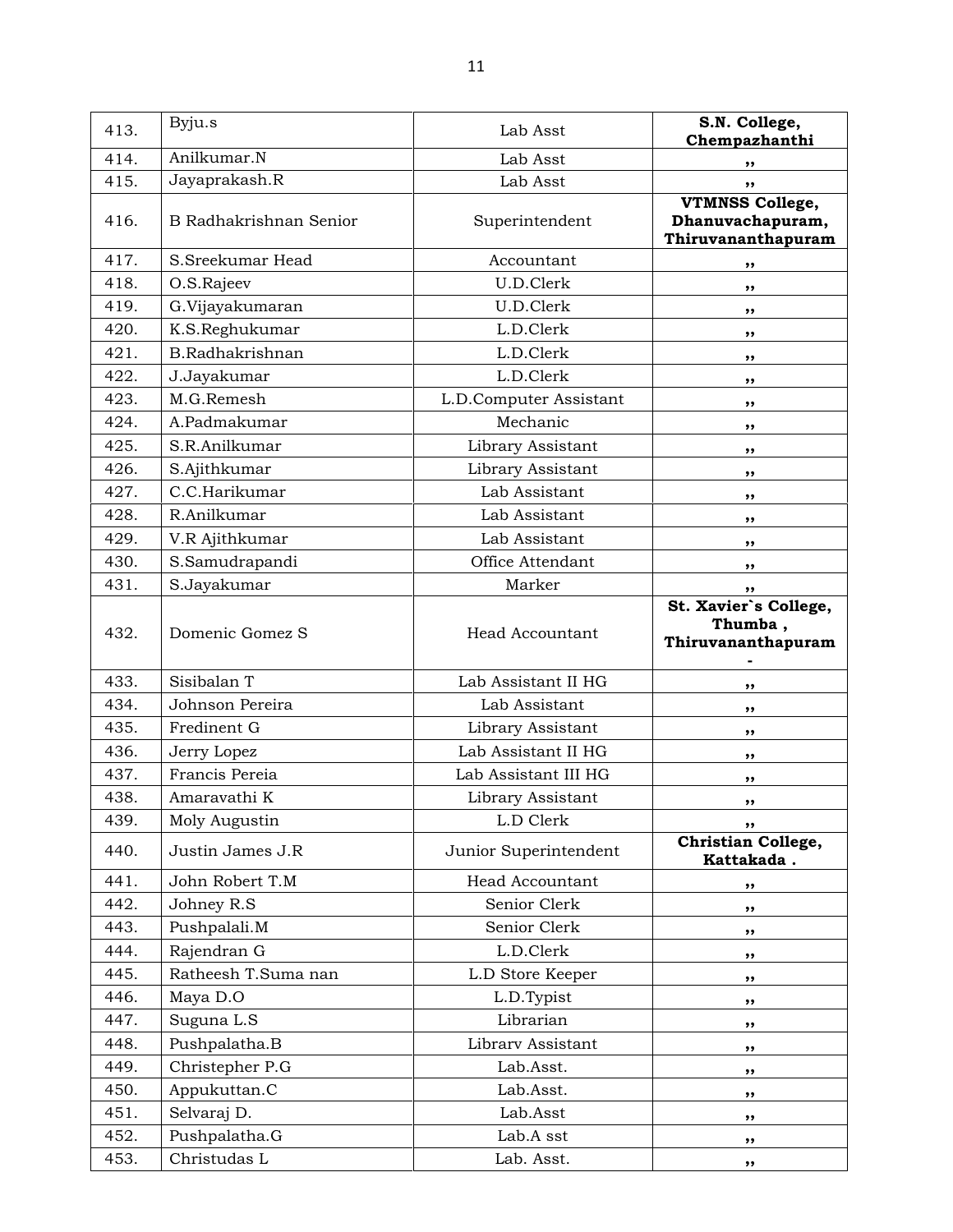| 454. | Suseela Bai.R       | Lab.Asst.              | Christian College,<br>Kattakada.                          |
|------|---------------------|------------------------|-----------------------------------------------------------|
| 455. | Shibu Rai. S.P.     | P Mechanic             | ,,                                                        |
| 456. | Anish J.Raj         | Office Attendant       | ,,                                                        |
| 457. | Praveen Stuart      | Office Attendant       | ,,                                                        |
| 458. | SunilJohny K.L      | Office Attendant       | ,,                                                        |
| 459. | Thankarajan.K       | Office Attendant       | ,,                                                        |
| 460. | N Azeena            | Junior Sperintendent   | Iqbal College,<br>Peringammala.<br>Thiruvananthapuram     |
| 461. | M H Sajith Shaw     | <b>Head Accountant</b> | ,,                                                        |
| 462. | J J Arshad Beegom   | UDC(HG)                | ,,                                                        |
| 463. | S Naseemudeen       | LDC(HG)                | ,,                                                        |
| 464. | J Shahida Beevi     | UDT(HG)                | ,,                                                        |
| 465. | Dhanyasree. A.R.    | UGC Librarian          | ,,                                                        |
| 466. | S Salim             | Lab. Asst(HG)          | ,,                                                        |
| 467. | A.Thahakunju        | Herbarium Keeper       | ,,                                                        |
| 468. | T Mohammed Asharaf  | Libr.Asst.             | ,,                                                        |
| 469. | J Nizarudeen        | Lab. Asst(HG)          | ,,                                                        |
| 470. | A Nazeerudeen       | Lab. Asst(HG)          | ,,                                                        |
| 471. | A Shujad            | Lab. Asst              | ,,                                                        |
| 472. | I Asharaf           | Library Assistant      | ,,                                                        |
| 473. | M Rahim             | Lab.Assistant          | ,,                                                        |
| 474. | Mohammed Junayd. A  | Jr. Supdt.             | <b>Mannaniya College of</b><br>Arts & Science,<br>Pangode |
| 475. | Abdul Gafar. A      | <b>Head Accountant</b> | "                                                         |
| 476. | Najimal Hussan      | Senior Clerk           | 66                                                        |
| 477. | Ahamed Fazil. Y     | Clerk                  | 66                                                        |
| 478. | Ummer M             | Clerk                  | 66                                                        |
| 479. | A. Muhammed Basheer | Clerk                  | 66                                                        |
| 480. | Abdul Salim S       | Library Assistant      | 66                                                        |
| 481. | Salim E             | Library Assistant      | 66                                                        |
| 482. | Asharafudeen A      | Laboratory Assistant   | 66                                                        |
| 483. | Sulfiker. S         | Laboratory Assistant   | 66                                                        |
| 484. | Jalaludeen. A       | Laboratory Assistant   | 66                                                        |
| 485. | Salim A             | Office Attendant       | 66                                                        |
| 486. | Naseehath S         | UGC Librarian          | $\epsilon$                                                |
| 487. | Dr. Sunil Kumar.P   | Librarian              | Loyola College of<br>Social Sciences,<br>Sreekariyam.     |
| 488. | Joy D.C             | Head Accountant        | ,,                                                        |
| 489. | Beena Rani Y.B      | Senior Clerk           | ,,                                                        |
| 490. | Sr.Jossy Varghese   | Clerk                  | ,,                                                        |
| 491. | Arun.L              | LD Computer Assistant  | ,,                                                        |
| 492. | Augustin M.U        | Office Attendant       | ,,                                                        |
| 493. | Rajan.L             | Office Attendant       | ,,                                                        |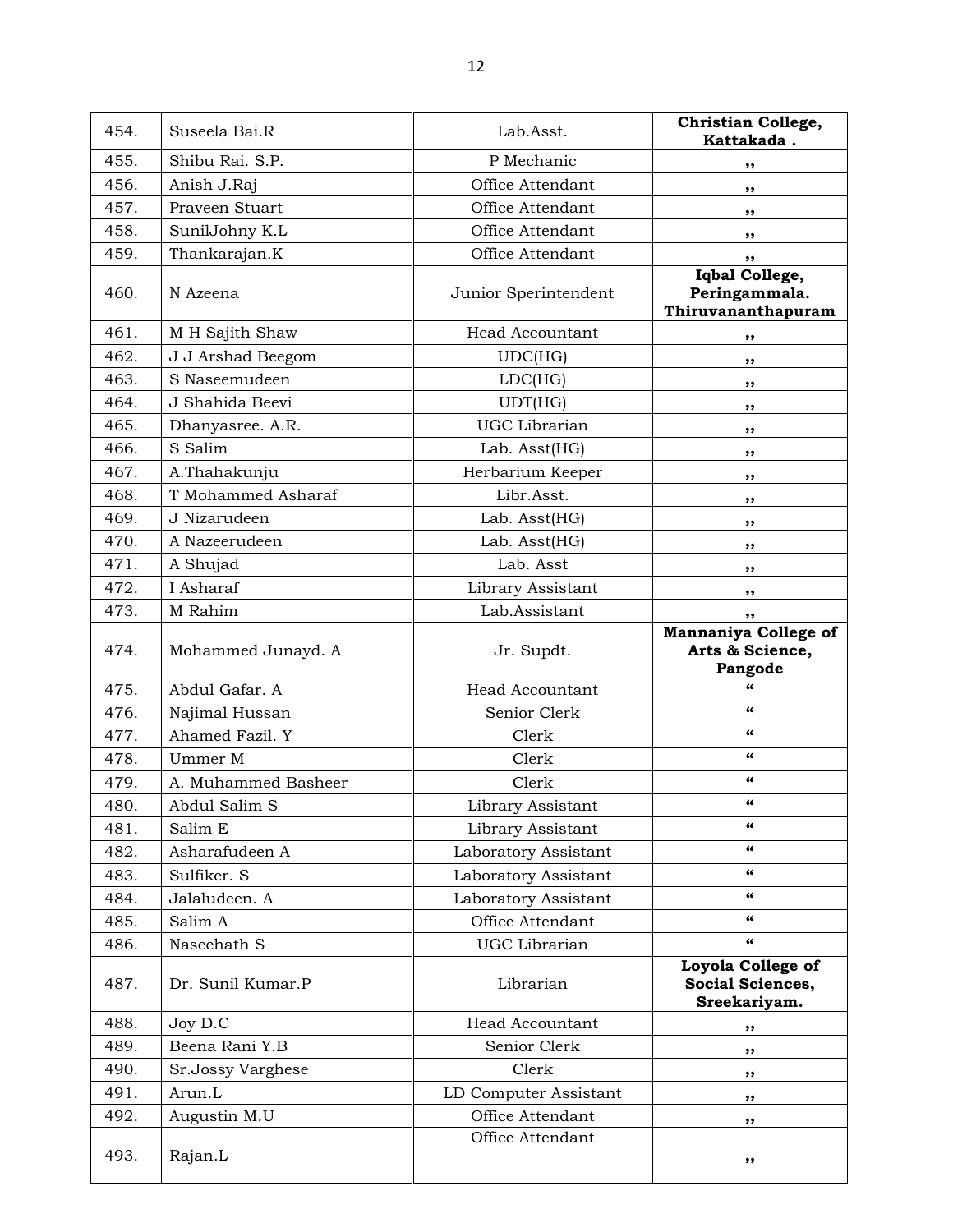| 494.         | Hemalatha. M.S              | Senior Supdt.                  | <b>Baby John Memorial</b><br>Govt. College,<br>Chavara |
|--------------|-----------------------------|--------------------------------|--------------------------------------------------------|
| 495.         | Nizar. A                    | <b>Head Accountant</b>         | 66                                                     |
| 496.         | Shiji Dasan                 | Senior Clerk                   | ,,                                                     |
| 497.         | Prahaladan. G               | Senior Clerk                   | $\epsilon$                                             |
| 498.         | Sunil Kumar. K              | Senior Clerk                   | ,,                                                     |
| 499.         | Jane. T                     | Senior Clerk                   | $\epsilon$                                             |
| 500.         | Preetha. C                  | Common Pool Lib. IV Grade      | 66                                                     |
| 501.         | Lalymol B                   | Typist                         | 66                                                     |
| 502.         | Sallendra Kumar. S.R        | Office Attendant               | 66                                                     |
| 503.         | Usha. V.B                   | Office Attendant               | 66                                                     |
| 504.         | Kalesh. M                   | Office Attendant               | 66                                                     |
| 505.         | Girish. S                   | Office Attendant               | 66                                                     |
| 506.         | Indira Bhai S               | Sanitation Worker              | 66                                                     |
| 507.         | Clemence. J                 | Office Attendant               | $\epsilon$                                             |
| 508.         | Shiju. K                    | Attender Higher Grade          | 66                                                     |
| 509.         | Karthikeyan M.V             | Attender Higher Grade          | 66                                                     |
| 510.         | E. Raju                     | Attender Higher Grade          | $\pmb{\epsilon} \pmb{\epsilon}$                        |
| 511.         | Jeensha P.A                 | Night Watchman                 | 66                                                     |
| 512.         | Shibu Kumar. S              | Night Watchman                 | 66                                                     |
| 513.         | Dodd Bernard Nigli          | Senior Superintendent          | FMN College, Kollam                                    |
| 514.         | Francis Fernadez            | <b>Head Accountant</b>         | ,,                                                     |
| 515.         | Herman Dominic              | Senior Clerk                   | ,,                                                     |
| 516.         | Sanalraj.M.K                | Senior Clerk                   | ,,                                                     |
| 517.         | Alice.I                     | Senior Clerk                   | ,,                                                     |
| 518.         | Sr.Seena.S                  | Clerk                          | ,,                                                     |
| 519.         | Roshin Antony               | Clerk                          | ,,                                                     |
| 520.         | Gimmy P                     | Clerk                          | ,,                                                     |
| 521.         | Suja R                      | L.D Typist                     | ,,                                                     |
| 522.         | Marydasan N                 | Lab Asst.(Hr.Gr)               | ,,                                                     |
| 523.         | Cyril Antony                | Lab Asst.(Hr.Gr                | ,,                                                     |
| 524.         | A.Milrens                   | Lab Asst.(Hr.Gr                | ,,                                                     |
| 525.         | Joseph Gardian.J<br>Josan.J | Lab Assistant                  | ,,                                                     |
| 526.         | Joy.R                       | Lab Assistant                  | ,,                                                     |
| 527.<br>528. | Jestin Baby.J               | Lab Assistant<br>Lab Assistant | ,,                                                     |
| 529.         | Gregory.J                   | Lab Assistant                  | ,,                                                     |
| 530.         | Sijo Ignatius               | Lab Assistant                  | ,,                                                     |
| 531.         | Osbon.Y                     | Lab Assistant                  | ,,                                                     |
| 532.         | Justin.J                    | Spe.Coll.(Hr.Gr)               | ,,                                                     |
| 533.         | Kaniammal.B                 | L.G.S.Hr.Gr                    | ,,                                                     |
| 534.         | Rajammal. $\overline{S}$    | L.G.S.Hr.Gr                    | ,,<br>,,                                               |
| 535.         | Selastus Xavier             | Office Attendant               | ,,                                                     |
| 536.         | Nagarajan                   | Office Attendant               | ,,                                                     |
| 537.         | Nixon.A                     | Office Attendant               | ,,                                                     |
| 538.         | Subindas Y Anto             | Office Attendant               | ,,                                                     |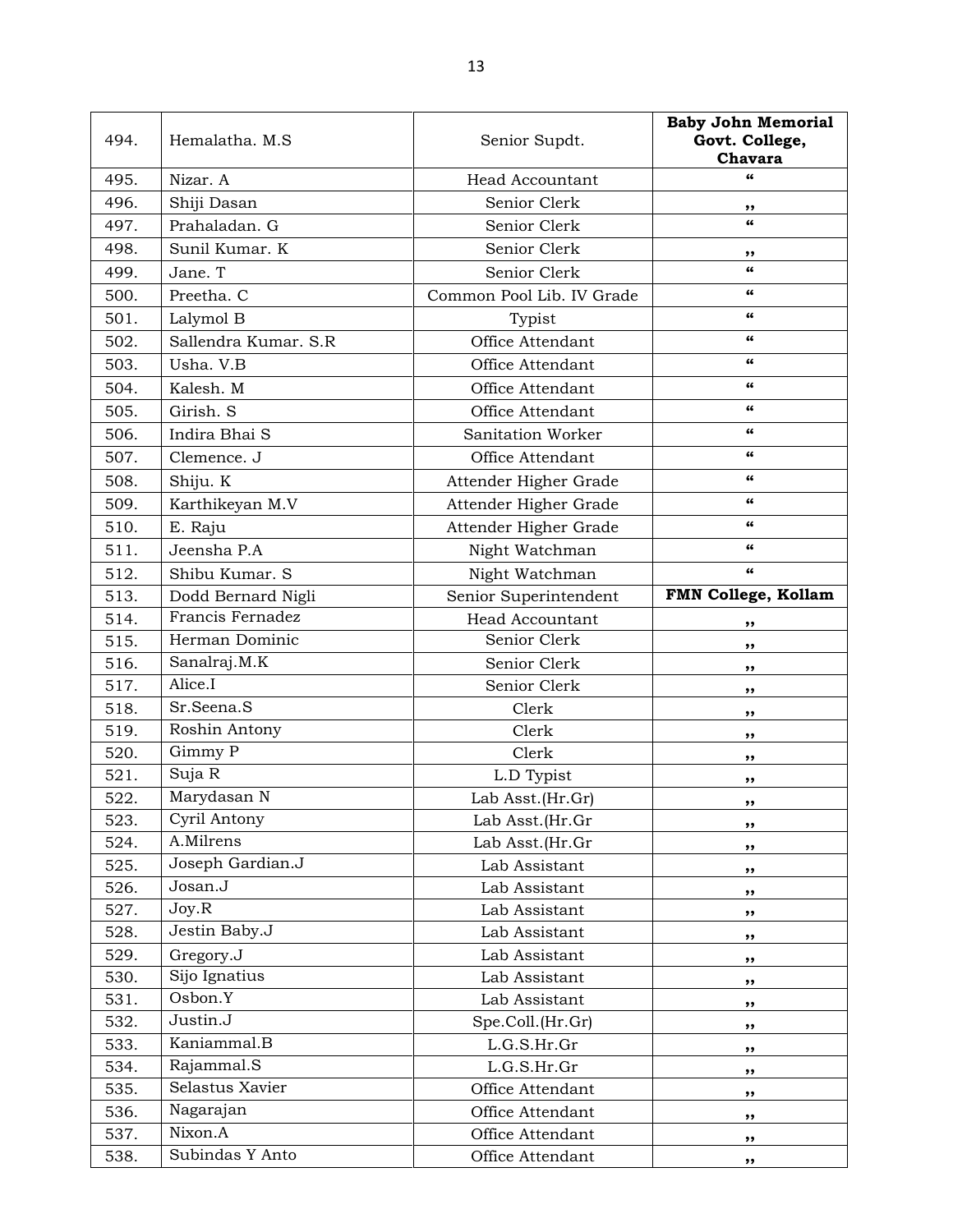539. Antony Gomez **Office Attendant** ,, 540. Jackson C Office Attendant ,, 541. Smitha L (1994), Smitha L (1995), Smitha L (1995), Smitha L (1996), Smitha L (1996), Smitha L (1996), Smitha L (1996), Smitha L (1996), Smitha L (1996), Smitha L (1996), Smitha L (1996), Smitha L (1997), Smitha L (199 542. Sheeba David **Office Attendant** ,,  $543.$  Lenin.N Mechanic  $\blacksquare$ , 544. Prijith Jacob Thomas (b) Librarian (b),  $\frac{1}{2}$ ,  $\frac{1}{2}$ ,  $\frac{1}{2}$ 545. S.Anandapadmanabhan | Senior Superintendent Devaswom Board College, Sasthamcottah - 546. V.Asokakumar Head Accountant ,, 547. R.Sreeja U.D.Clerk ,, 548. C.Mohanan Pillai ,, 549. S.Bindukumar ,, 550. M.N.Rajendran Nair ,, 551. R.Suresh (b.D.Clerk ,, 552. P.Anandakuttan Pillai (1989), 1986, 1987, 1988, 1989, 1989, 1989, 1989, 1989, 1989, 1989, 1989, 1989, 19 553. S.Shibu ,, 554. R.Nalinakshan Pillai (1989), shine and the state of the state of the state of the state of the state of the state of the state of the state of the state of the state of the state of the state of the state of the state 555. Suresh Babu.D (1) Office Attendant (1) (1), 556. Ampili Amma. (a) G Lab. Assistant (b),  $\mathcal{L}$ ,  $\mathcal{L}$ 557. Baby.S ,, 558. Hareendra Dev ,, 559. Krishnakumar.M ,, 560. P.Bijukumar ,, 561. Sethukumaran Nair (1989), 1986. Sethukumaran Nair (1989), 1986. Sethukumaran Nair (1989), 1986. Sethukumaran Nair (1989), 1986. Sethukumaran Nair (1989), 1986. Sethukumaran Nair (1989), 1986. Sethukumaran Nair (1989), 562. Sreekumar.C ,, 563. Valsala.S ,, 564. Chithra.S ,, 565. K.Bijukumar ,, 566. Pushpalatha.L 3 bibrary Assistant (bushpalatha.L 3  $\,$ , 567. Viswanatha Pillai.G (1989), suite and the set of the set of the set of the set of the set of the set of the set of the set of the set of the set of the set of the set of the set of the set of the set of the set of the 568. Radha.S ,, 569. E.G.Radhamany ,, 570. Gopakumaran Nair (Goranic Mechanic ), where  $\mathbf{M}$ 571. Anandan Pillai.D **Her. Keeper** ,, 572. Sunilkumar.A Marker Marker , 573. U.Solahudeen Jr. Supdt. TKM College of Arts and Science, Kollam 574. Shahul Hameed M Head Accountant Number 374. 575. T. Abdul Salam UD Clerk " 576. Shareefa Beevi I UD Clerk " 577. Rahath H UD Clerk " 578. Sadique. M.R LD Clerk " 579. Junaid A.M LD Clerk " 580. A.Nazarudeen LD Clerk ED Clerk " 581. Muhammed Abdul Bari  $\qquad \qquad$  LD Clerk " 582. Suneera R LD Clerk LD Clerk (1998)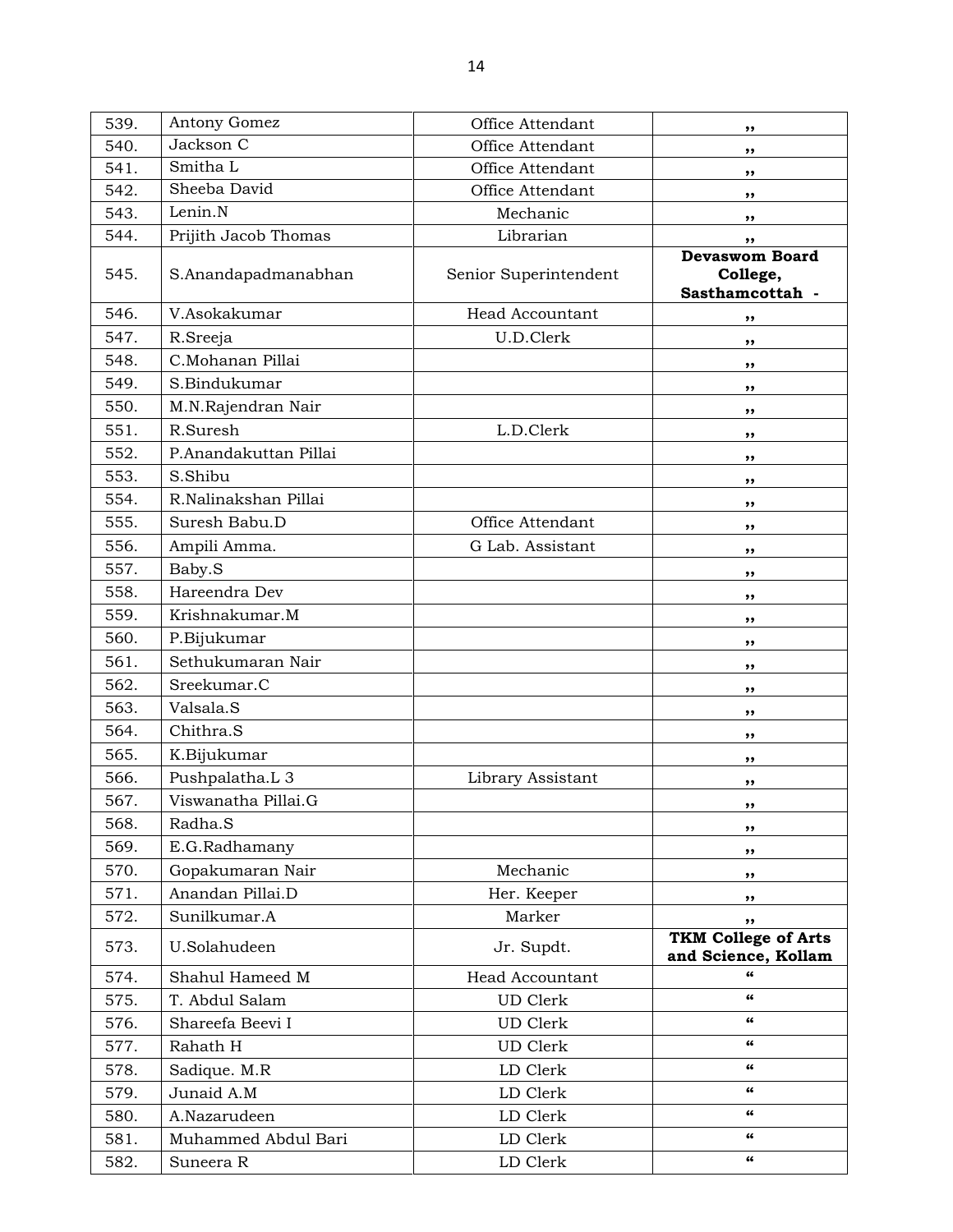| 583. | Dr.Muhammed Musthafa K | UGC Librarian             | <b>TKM College of Arts</b><br>and Science, Kollam |
|------|------------------------|---------------------------|---------------------------------------------------|
| 584. | Thahirudeen. E         | Mechanic                  | "                                                 |
| 585. | L. Velayudhan          | Lab Assistant             | $\epsilon$                                        |
| 586. | M. Noushad             | Lab Assistant             | 66                                                |
| 587. | E. Nizamudeen          | Lab Assistant             | 66                                                |
| 588. | Anas N                 | Lab Assistant             | 66                                                |
| 589. | Noushad U              | Lab Assistant             | 66                                                |
| 590. | Muhammed Idrees Y.S    | Lab Assistant             | $\boldsymbol{\epsilon}\boldsymbol{\epsilon}$      |
| 591. | Riyas Musaliar M.R     | Lab Assistant             | 66                                                |
| 592. | Nizamudeen J           | Lab Assistant             | 66                                                |
| 593. | James Daniel           | Junior Superintendent     | St. Gregorios College,<br>Kottarakara             |
| 594. | T. Thankachen          | <b>Head Accountant</b>    | ,,                                                |
| 595. | Geevarghese Ninan      | Clerk                     | ,,                                                |
| 596. | Syjan John             | Clerk                     | ,,                                                |
| 597. | Johnson Koshy          | Clerk                     | ,,                                                |
| 598. | P. Prince              | Clerk                     | ,,                                                |
| 599. | G. Mathewkutty         | Clerk                     | ,,                                                |
| 600. | K. K. Kuruvila         | Clerk                     | ,,                                                |
| 601. | C.O. Monachen          | <b>Computer Assistant</b> | ,,                                                |
| 602. | Raji. B                | Lab. Assistant            | ,,                                                |
| 603. | P. T. Thankachen       | Lab. Assistant            | ,,                                                |
| 604. | G. Jose                | Lab. Assistant            | ,,                                                |
| 605. | V. K. Sabu             | Lab. Assistant            | ,,                                                |
| 606. | Baby John              | Lab. Assistant            | ,,                                                |
| 607. | Asha K John            | Lab. Assistant            | ,,                                                |
| 608. | Jijumon Joy            | Lab. Assistant            | ,,                                                |
| 609. | P. G. Yesudasan        | Mechanic                  | ,,                                                |
| 610. | Elezabeth Samuel       | Office Attendant          | ,,                                                |
| 611. | Sneha Thomas           | Office Attendant          | ,,                                                |
| 612. | Sachu D Saji           | Office Attendant          | ,,                                                |
| 613. | Riya Elsa Sabu         | Office Attendant          | ,,                                                |
| 614. | C.K Somsekharan Nair   | Junior Supt.              | St. Stephen's<br>College,<br>Pathanapuram         |
| 615. | Sam M Kunjukunju       | Head Accountant           | ,,                                                |
| 616. | Alex M.V               | <b>U.D Clerk</b>          | ,,                                                |
| 617. | Shaji John             | L.D Typist                | ,,                                                |
| 618. | Mathew Joseph          | L.D Clerk                 | ,,                                                |
| 619. | Samuel.S               | L.D Clerk                 | ,,                                                |
| 620. | Lalan Varghese         | ,,                        | ,,                                                |
| 621. | Baiju Joy              | Librarian                 | ,,                                                |
| 622. | T.M Thomas             | Herberium Keeper          | ,,                                                |
| 623. | Joykutty.D             | Library Assistant         | ,,                                                |
| 624. | Varghese.S             | Library Assistant         | ,,                                                |
| 625. | Johnson.D              | Lab Assistant             | ,,                                                |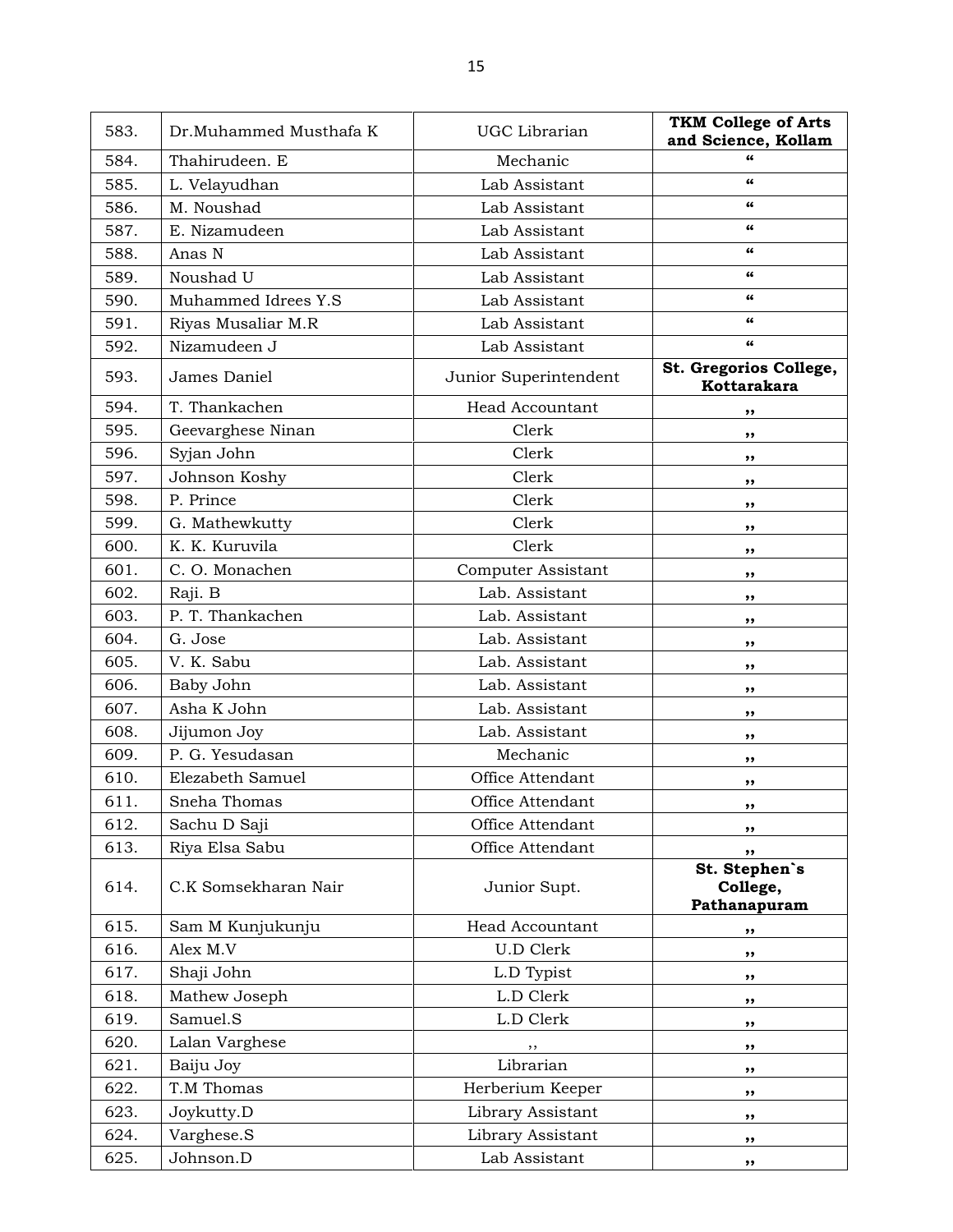| 626. | Aleyamma Mathew          | ,,                     | St. Stephen's<br>College,<br>Pathanapuram |
|------|--------------------------|------------------------|-------------------------------------------|
| 627. | Tintu M.Raju             | ,,                     | ,,                                        |
| 628. | Jayan John               | ,,                     | ,,                                        |
| 629. | Vipin A                  | ,,                     | ,,                                        |
| 630. | Jobi George              | Mechanic               | ,,                                        |
| 631. | N.Gopakumar              | Jr.Supdt               | <b>NSS College, Nilamel</b>               |
| 632. | P.Radhakrishnan Unnithan | <b>Head Accountant</b> | ,,                                        |
| 633. | C.S.BabySudha            | U.D.Clerk              | ,,                                        |
| 634. | K.Benukumar              | L.D.Clerk              | ,,                                        |
| 635. | Rajesh Kumar K N         | L.D.Clerk              | ,,                                        |
| 636. | K.Geethakumari           | L.D.Typist             | ,,                                        |
| 637. | C.Radhakrishnan Pillai   | Librarian (UGC)        | ,,                                        |
| 638. | Anilkumar G              | Lib Asst               | ,,                                        |
| 639. | G.Sudhakaran Pillai      | Lib Asst               | ,,                                        |
| 640. | Jayakumar V.S.           | Mechanic               | ,,                                        |
| 641. | C.Indiaramany            | Lab Asst               | ,,                                        |
| 642. | Santhosh V Nair          | Lab Asst               | ,,                                        |
| 643. | Udayakumar C             | Lab Asst               | ,,                                        |
| 644. | K.G.Satheesh Kumar       | Lab Asst               | ,,                                        |
| 645. | P.V Shajikumar           | <b>UD</b> Clerk        | SNCW, Kollam                              |
| 646. | Muraleedharan S          | <b>UD</b> Clerk        | $\epsilon$                                |
| 647. | Premjithlal M.S          | LD Clerk               | ,,                                        |
| 648. | P.B. Pradeep             | LD Clerk               | $\epsilon$                                |
| 649. | K.D.Santhosh             | <b>UD</b> Typist       | 66                                        |
| 650. | Sailaja                  | Lab Assistant          | 66                                        |
| 651. | Pramod                   | Lab Assistant          | 66                                        |
| 652. | S. Sabu                  | Lab Assistant          | $\epsilon$                                |
| 653. | Lalji C                  | Lab Assistant          | 66                                        |
| 654. | T.G.Sivadas              | Lab Assistant          | 66                                        |
| 655. | A.Ajithakumari           | Lab Assistant          | 66                                        |
| 656. | V.Radhakrishnan          | Lab Assistant          | 66                                        |
| 657. | D.Madhu                  | Lab Assistant          | 66                                        |
| 658. | K.Indrabalan             | Lab Assistant          | 66                                        |
| 659. | G.Valsalan               | Lab Assistant          | 66                                        |
| 660. | K.G.Ravi                 | Lab Assistant          | 66                                        |
| 661. | D. Udayan                | Lab Assistant          | 66                                        |
| 662. | V.Sujeevan               | Lab Assistant          | 66                                        |
| 663. | S.Sudarsanan             | Lab Assistant          | $\epsilon$                                |
| 664. | Usha.P.Chandran          | Admn. Asst             | SN College, Kollam -                      |
| 665. | A.S.Sudha                | Junior Superintendant  | ,,                                        |
| 666. | K. Venu                  | HA                     | ,,                                        |
| 667. | C.P Jainendran           | <b>UD</b> Clerk        | ,,                                        |
| 668. | T.D. Moniredhan          | ,,                     | ,,                                        |
| 669. | T.V. Tilakan             | , ,                    | ,,                                        |
| 670. | M. Mukunddan             | ,,                     | ,,                                        |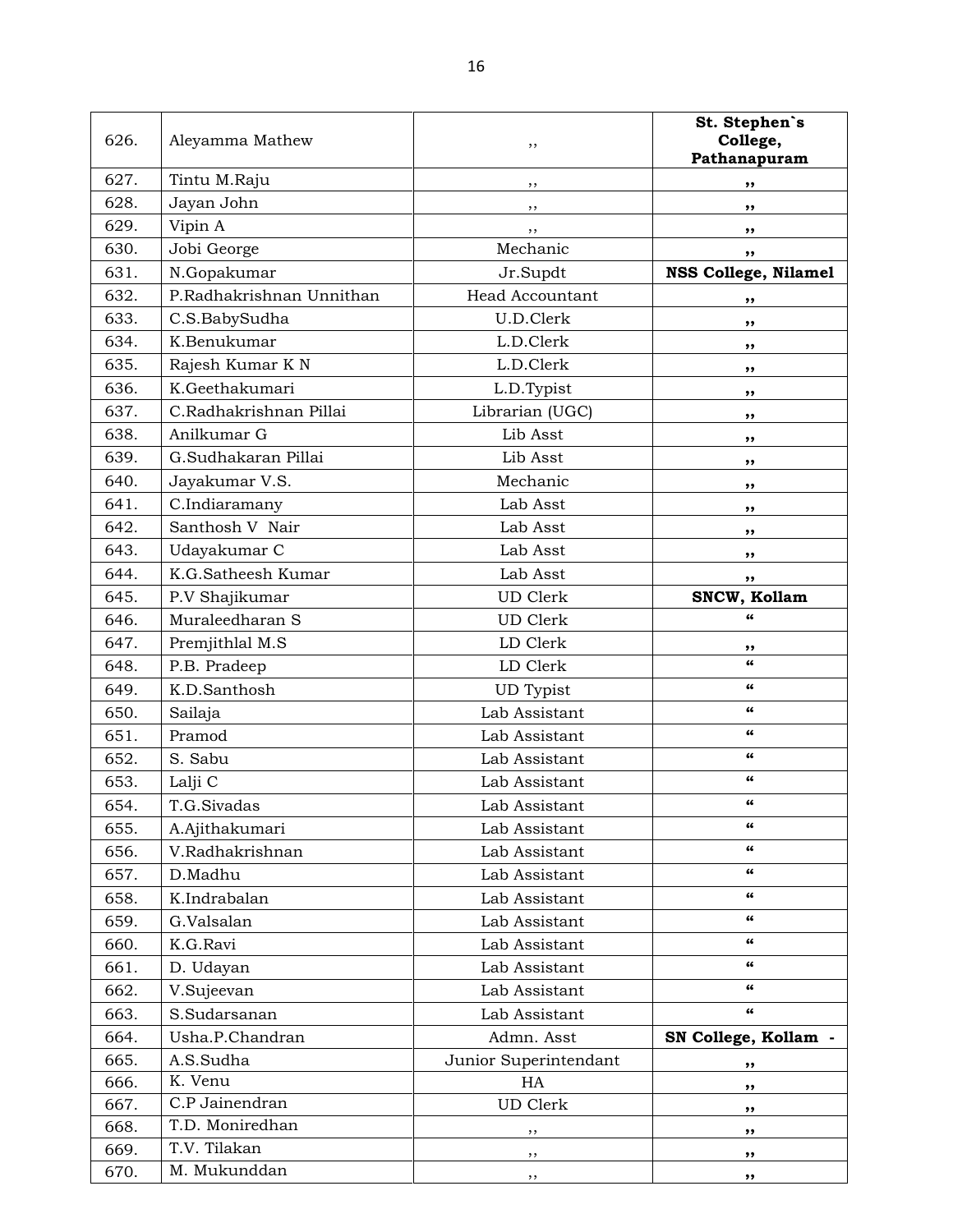| 671. | K.V. Sivaprakash   | ,,                | SN College, Kollam           |
|------|--------------------|-------------------|------------------------------|
| 672. | <b>B.Anilkumar</b> | ,,                | ,,                           |
| 673. | P. Ushakumari      | $L$ .DC           | ,,                           |
| 674. | <b>B.Susobha</b>   | ,,                | ,,                           |
| 675. | D.Chandradas       | ,,                | ,,                           |
| 676. | S.Sijnath          | ,,                | ,,                           |
| 677. | S.Sudev            | ,,                | ,,                           |
| 678. | K.S.Sajju          | ,,                | ,,                           |
| 679. | M.Sach             | ,,                | ,,                           |
| 680. | S.Sumam            | LD Typist(HG)     | ,,                           |
| 681. | <b>B.Indira</b>    | ,,                | ,,                           |
| 682. | J.Rajendraparasad  | Herbarium Keeper  | ,,                           |
| 683. | K.S.Jagadeesh      | Mechanic          | ,,                           |
| 684. | M.Madhu            | Lab Assistant     | ,,                           |
| 685. | A.C Ajitha         | ,,                | ,,                           |
| 686. | K.R.sudarsanan     | ,,                | ,,                           |
| 687. | A.Sivarajan        | , ,               | ,,                           |
| 688. | <b>B.Suna</b>      | ,,                | ,,                           |
| 689. | K.Krishnamma       | ,,                | ,,                           |
| 690. | G.Prasanthlal      | ,,                | ,,                           |
| 691. | V.Asokan           | ,,                | ,,                           |
| 692. | KM.Shaji           | ,,                | ,,                           |
| 693. | R.Ullas            | ,,                | ,,                           |
| 694. | O.Ambika           | ,,                | ,,                           |
| 695. | K.S.Premjith       | ,,                | ,,                           |
| 696. | Dr.D.Santhosh      | ,,                | ,,                           |
| 697. | Dr.Shaji.B         | Librarian(UGC)    | ,,                           |
| 698. | S.Reghunathan      | Library Assistant | ,,                           |
| 699. | P.Saiju            | ,,                | ,,                           |
| 700. | R.Jayapalan        | ,,                | ,,                           |
| 701. | Reghoothaman.P     | ,,                | ,,                           |
| 702. | R.Anilkumar        | ,,                | ,,                           |
| 703. | G.Anilkumar        | ,,                | ,,                           |
| 704. | Vikas.P.C          | Marker            | ,,                           |
| 705. | G.Thomaskutty      | Jr. Supdt         | St.John's College,<br>Anchal |
| 706. | P.G.Shajimon       | H.A               | 66                           |
| 707. | T.K.Georgekutty    | <b>UDC</b>        | $\overline{\mathbf{a}}$      |
| 708. | G.John             | <b>LDC</b>        | ,,                           |
| 709. | Pramod P. George   | LDC               | $\epsilon$                   |
| 710. | Biju alex          | LDC               | 66                           |
| 711. | Anto C. Simon      | <b>LDC</b>        | 66                           |
| 712. | Dominic Kurian     | <b>LDC</b>        | 66                           |
| 713. | Y. Thomas          | Lib Asst.         | 66                           |
| 714. | Jose Jacob         | Lib Asst.         | 66                           |
| 715. | Sony Thampi        | Mechanic          | 66                           |
| 716. | M.P. Sammon        | Lab Asst.         | 66                           |
| 717. | G. Babu            | Lab Assistant     | 66                           |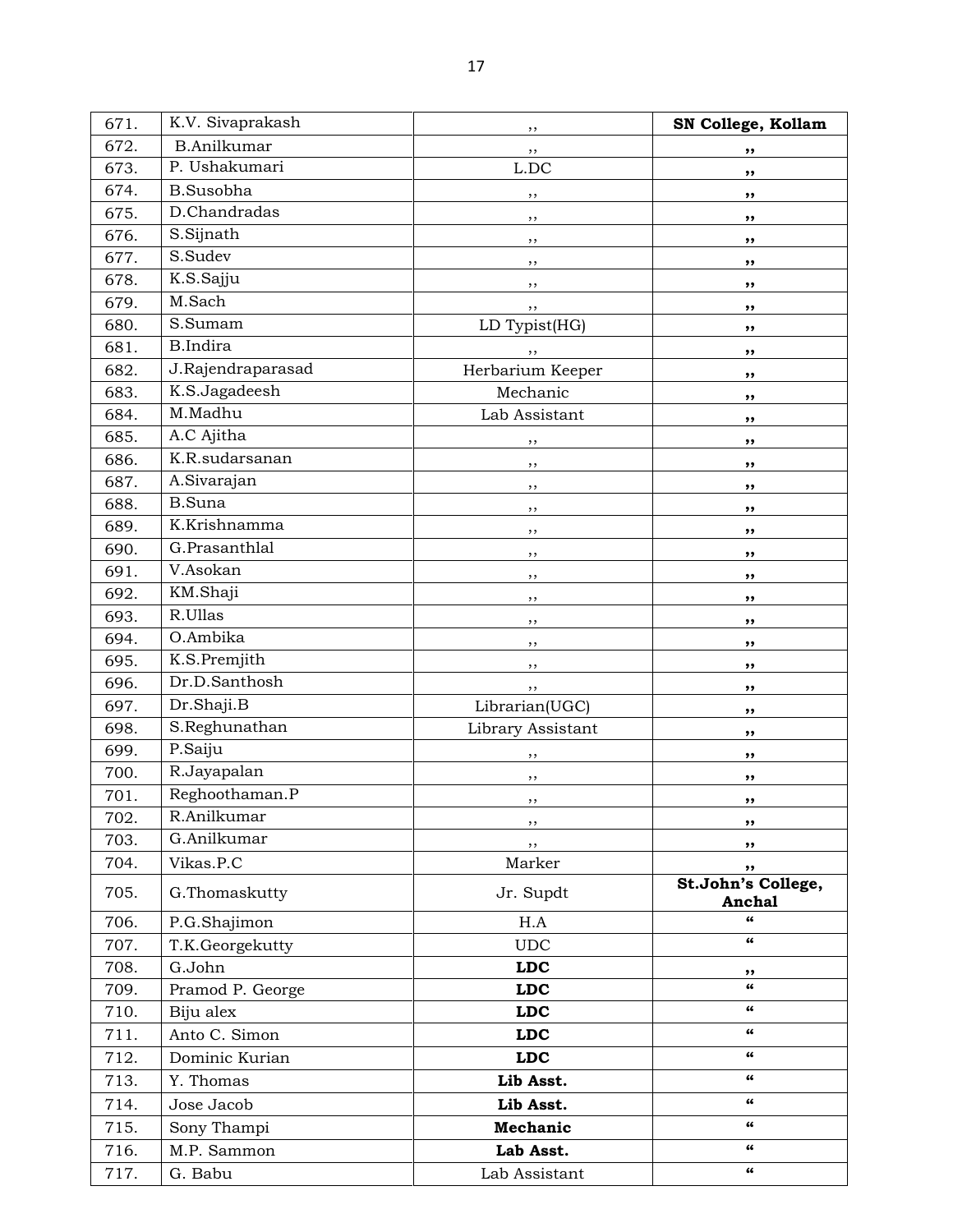| 718. | T.Kunjumon             | Lab Assistant          | St.John's College,<br>Anchal               |
|------|------------------------|------------------------|--------------------------------------------|
| 719. | Thomas Lalu            | Lab Assistant          | 66                                         |
| 720. | T. Monachan            | Lab Assistant          | $\epsilon$                                 |
| 721. | K.Y.Kochukozhy         | Lab Assistant          | 66                                         |
| 722. | Laiju Thomas           | Lab Assistant          | $\epsilon$                                 |
| 723. | Roy George             | Lab Assistant          | 66                                         |
| 724. | Binoj C.T.             | Lab Assistant          | 66                                         |
| 725. | Sheeja S               | Lab Assistant          | $\pmb{\epsilon} \pmb{\epsilon}$            |
| 726. | E G Unnikrishna Pillai | HA                     | <b>MMNSS College,</b><br>Kottiyam -        |
| 727. | Rajendran PillaiS      | Sr. Clerk              | ,,                                         |
| 728. | K. Sanil Kumar         | Clerk                  | ,,                                         |
| 729. | T Jayamohanan          | LD Typist (Hr.Grade)   | ,,                                         |
| 730. | S Sindhu.              | IV th Gr.Lib           | ,,                                         |
| 731. | S.Rajendran Pillai     | Office Attendant       |                                            |
| 732. | R .D.Vijaya Kumar Gasm | Gasman                 | ,,                                         |
| 733. | Muraleedharan Pillai R | Lab.Asst               | ,,                                         |
| 734. | K R Sanal Kumar        | Lab.Asst               | ,,                                         |
| 735. | C.Venu Pillai          | . Lab.Asst             | ,,                                         |
| 736. | Rajesh C               | Lab.Asst               | ,,                                         |
| 737. | P.Hemachandran         | <b>Head Accountant</b> | ,,<br><b>SN College</b><br>Chathannur      |
| 738. | Vimalkumar.M.R         | <b>U.D Clerk</b>       | ,,                                         |
| 739. | Leena.P.S              | L.D Clerk              | ,,                                         |
| 740. | Lathika.s              | <b>TYPIST</b>          | ,,                                         |
| 741. | G.Sudarsanan           | Librarian              | ,,                                         |
| 742. | N.Raju                 | Lab Assistant          | ,,                                         |
| 743. | M.S.John               | Senior Superintendent  | <b>Bishop Moore</b><br>College, Mavelikara |
| 744. | Mercy Paul             | <b>Head Accountant</b> | ,,                                         |
| 745. | K.M.Thomas             | Senior Clerk           | ,,                                         |
| 746. | C.Soosannamma          | Senior Clerk           | ,,                                         |
| 747. | K.P.Prakash            | Senior Clerk           | ,,                                         |
| 748. | Saji Manuel            | Clerk                  | ,,                                         |
| 749. | Lizy G                 | Herbarium Keeper       | ,,                                         |
| 750. | Sinu Jacob             | Mechanic               | ,,                                         |
| 751. | Grace Mammen           | Librarian Gr.I         | ,,                                         |
| 752. | T.S.Babu               | Library Assistant      | ,,                                         |
| 753. | P Marykutty            | Lab.Assistant          | ,,                                         |
| 754. | Oomen Varghese         | Lab.Assistant          | ,,                                         |
| 755. | George Joseph          | Lab.Assistant          | ,,                                         |
| 756. | C.Renjan               | Lab.Assistant          | ,,                                         |
| 757. | John K John            | Lab.Assistant          | ,,                                         |
| 758. | Sibi John              | Lab.Assistant          | ,,                                         |
| 759. | Santhosh P John        | Lab.Assistant          | ,,                                         |
| 760. | Cibi George            | Lab.Assistant          | ,,                                         |
| 761. | Mathew Mathew          | Library Assistant      | ,,                                         |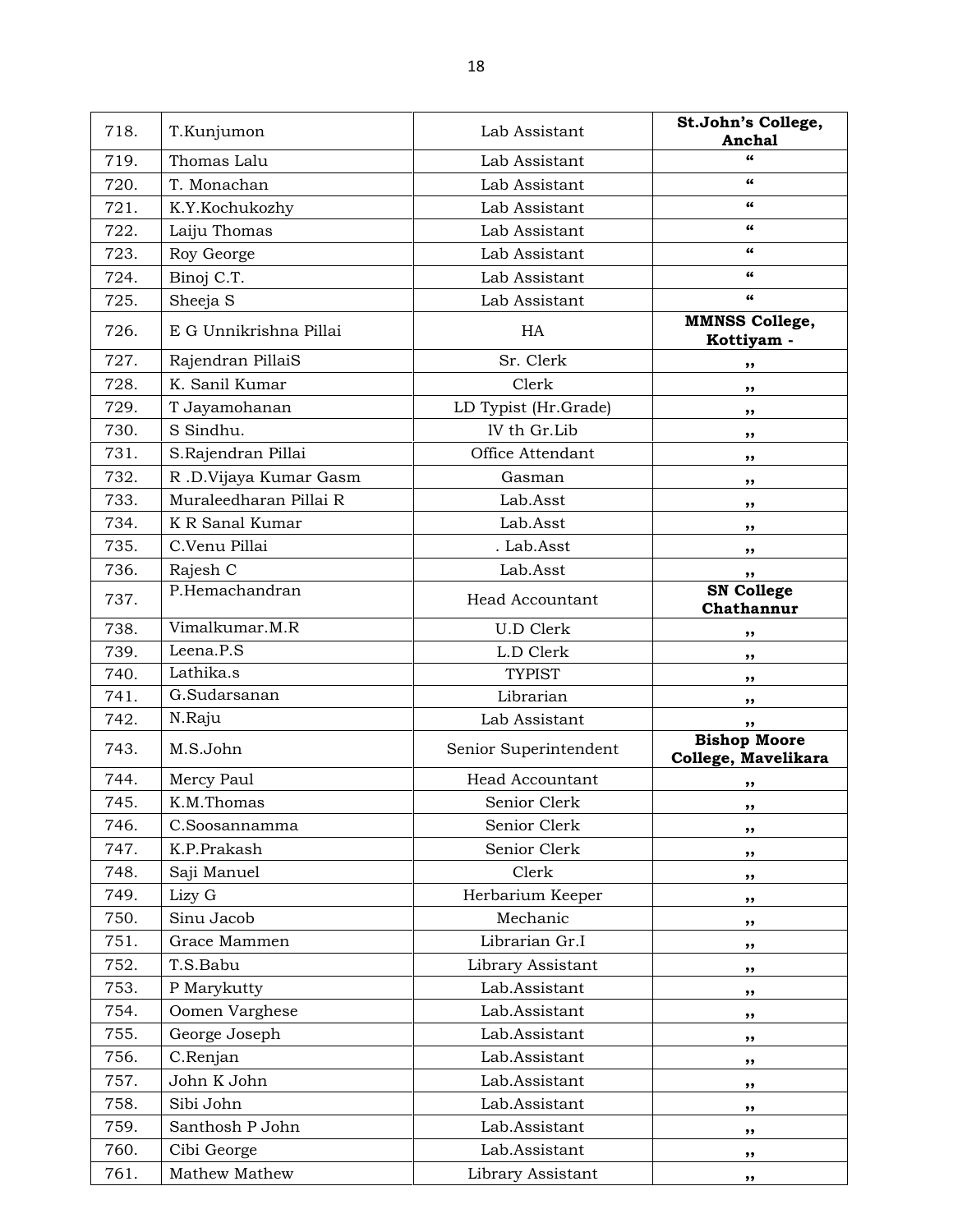| 762. | Anoop John             | Lab.Assistant          | <b>Bishop Moore</b><br>College, Mavelikara |
|------|------------------------|------------------------|--------------------------------------------|
| 763. | George John            | Library Assistant      | ,,                                         |
| 764. | Sreeji M N             | Lab.Assistant          | ,,                                         |
| 765. | Alex.T.Georgge         | Senior Superintendent  | Christian College,<br>Chengannur -         |
| 766. | Ajin Jacob             | <b>Head Accountant</b> | ,,                                         |
| 767. | V.K.Satheesh           | Senior Clerk           | ,,                                         |
| 768. | Sunil.K.Vargese        | Senior Clerk           | ,,                                         |
| 769. | Thomas Abhraham        | L.D.Clerk              | ,,                                         |
| 770. | Reji Joseph            | L.D Store Keeper       | ,,                                         |
| 771. | Roymon Raju            | L.D.clerk              | ,,                                         |
| 772. | Sunith.M.K             | L.D Typist             | ,,                                         |
| 773. | Liju Samuel            | L.D Clerk              | ,,                                         |
| 774. | Koshy Eapen            | Herbarium Keeper       | ,,                                         |
| 775. | D.Johnson              | Laboratory Assistant   | ,,                                         |
| 776. | P.I.Easo               | Laboratory Assistant   | ,,                                         |
| 777. | Sabu Thomas            | Laboratory Assistant   | ,,                                         |
| 778. | P.G.Saramma            | Laboratory Assistant   | ,,                                         |
| 779. | T.Suresh Kumar         | Laboratory Assistant   | ,,                                         |
| 780. | S.Renji                | Laboratory Assistant   | ,,                                         |
| 781. | S.Mariakutty           | Laboratory Assistant   | ,,                                         |
| 782. | Saji.R                 | Laboratory Assistant   | ,,                                         |
| 783. | Mercy Thankamma        | Laboratory Assistant   | ,,                                         |
| 784. | Sunil Samuel           | Library Assistant      | ,,                                         |
| 785. | Sunil.T                | Laboratory Assistant   | ,,                                         |
| 786. | Eby.T.Samuel           | Laboratory Assistant   | ,,                                         |
| 787. | Saji Varughese         | Library Assistant      | ,,                                         |
| 788. | Sobha.T                | Library Assistant      | ,,                                         |
| 789. | Rosamma Johnson        | Laboratory Assistant   | ,,                                         |
| 790. | <b>Sunny Titus</b>     | Office Attendant       | ,,                                         |
| 791. | Nidhi Alex M.Ninan     | Librarian Gr.I         | ,,                                         |
| 792. | Abdul Salam. E         | Sr. Supdt              | <b>MSM College,</b><br>Kayamkulam          |
| 793. | A.J. M. Ninan          | Lib.Gr.1               | ,,                                         |
| 794. | V.H.Rehna              | Head Accountant        | ,,                                         |
| 795. | Nizamudeen.I           | Sr:Clerk               | ,,                                         |
| 796. | PresannaKumari.B       | Sr:Clerk               | ,,                                         |
| 797. | K.G.MohananPillai      | Sr:Clerk               | ,,                                         |
| 798. | M.Y.Saleena            | Sr: Clerk              | ,,                                         |
| 799. | Shajihan Thangal       | UD store Keeper        | ,,                                         |
| 800. | M.Rajalekshmi Kunjamma | Clerk                  | ,,                                         |
| 801. | Geetha Bhai.A          |                        | ,,                                         |
| 802. | Hariraj.C.K            | Clerk                  | ,,                                         |
| 803. | Francis Joseph         | Clerk                  | ,,                                         |
| 804. | Noorjihan.A            | Clerk                  | ,,                                         |
| 805. | A.Noushad              | Mechanic               | ,,                                         |
| 806. | E. Nazeer              | LibAsst                | ,,                                         |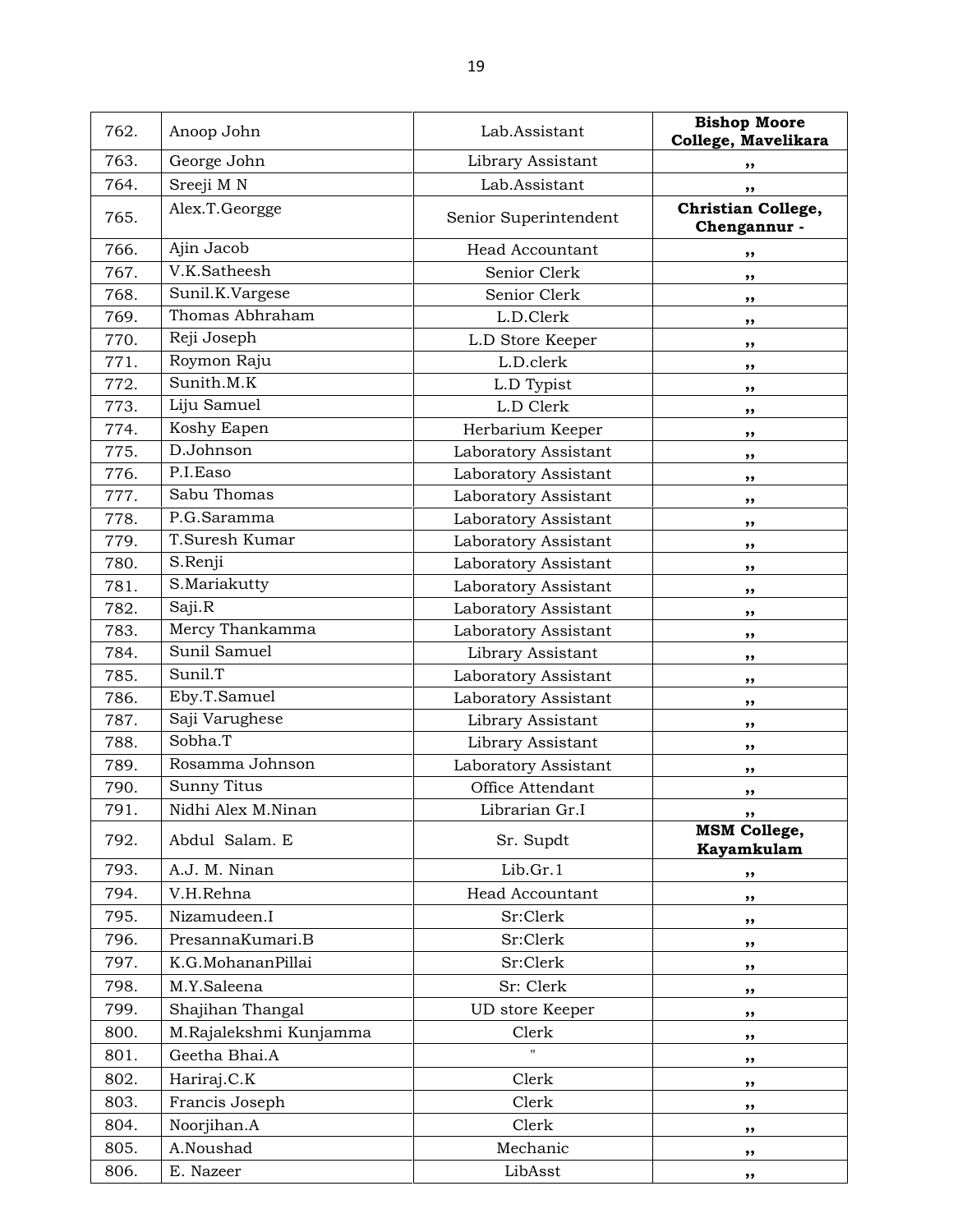| 807. | Nasar. A               | $\mathbf{H}$             | <b>MSM College,</b><br>Kayamkulam |
|------|------------------------|--------------------------|-----------------------------------|
| 808. | M.Shamsudeen           | Lab:Asst                 | ,,                                |
| 809. | S. Ershikesan Unnithan | Lab:Asst                 | ,,                                |
| 810. | <b>Edison Netto</b>    | Lab:Asst                 | ,,                                |
| 811. | Vinod Kumar.R          | Lab:Asst                 |                                   |
| 812. | Y. Shoubeer            | Office attendant         | ,,<br>,,                          |
| 813. | Kumar K.G.S            | JS                       | NSS College,<br>Cherthala         |
| 814. | L.Saraswathi Amma      | H.A                      | 66                                |
| 815. | B.Unnikrishnan Nair    | UDC (II Hr.Gr.)          | 66                                |
| 816. | P.K.Muraleedharan      | LDC (II Hr.Gr.)          | 66                                |
| 817. | K.Harikumar            | <b>LDC</b>               | ,,                                |
| 818. | Ramesh K.V             | <b>LDC</b>               | 66                                |
| 819. | Anilkumar K            | Librarian                | 66                                |
| 820. | Venugopal G.S.         | Lib. Asst.               | 66                                |
| 821. | V.P.Girijan            | Mechanic                 | 66                                |
| 822. | T.R.Muraly             | Lab Asst.                | 66                                |
| 823. | S. Ajitha              | Lab Asst.                | 66                                |
| 824. | N.Rajeev Kumar         | Lab Asst.                | $\epsilon$                        |
| 825. | M.S.Anilkumar          | Lab Asst.                | $\epsilon$                        |
| 826. | K.A.Sreehari           | Lab Asst.                | 66                                |
| 827. | S.Venugopalan Pillai   | Lab Asst.                | $\epsilon$                        |
| 828. | Unnikrishnan V.G       | Full time Marker         | $\epsilon$                        |
| 829. | D.Nanda Kumar          | Administrative Assistant | SD College,<br>Alappuzha          |
| 830. | S. Santhosh Kumar      | <b>Head Accountant</b>   | 66                                |
| 831. | S. Anilkumar           | Senior Clerk             | 66                                |
| 832. | J. Suresh              | Senior Clerk             | 66                                |
| 833. | R. Krishnan            | Senior Clerk             | 66                                |
| 834. | D. Sanilkumar          | LD Clerk (HG)            | $\epsilon$                        |
| 835. | B. Anil                | LD Clerk (HG)            |                                   |
| 836. | M.Ayyappa Raj          | LD Clerk                 | 66                                |
| 837. | R. Babu                | LD Store Keeper          | 66                                |
| 838. | J. Vinodkumar          | UD Typist                | 66                                |
| 839. | Arun Kishore B.L       | UGC Librarian            | 66                                |
| 840. | N. Rajeev              | Herbarium Keeper         | 66                                |
| 841. | N. Radhakrishnan       | Gardner                  | 66                                |
| 842. | R.Sreenivasan          | Lab Assistant (HG)       | 66                                |
| 843. | J.Harihara Subamonian  | Lab Assistant (HG)       | 66                                |
| 844. | S.Lekshmanan           | Lab Assistant (HG)       | 66                                |
| 845. | A.K.Mohanan            | Lab Assistant            | 66                                |
| 846. | P.Jayachandran         | Lab Assistant            | 66                                |
| 847. | A.G.Babu               | Lab Assistant            | 66                                |
| 848. | A.N.Vasudevan Pillai   | Lab Assistant            | 66                                |
| 849. | K.Prasanna Kumar       | Lab Assistant            | 66                                |
| 850. | K. Anil Kumar          | Lab Assistant            | 66                                |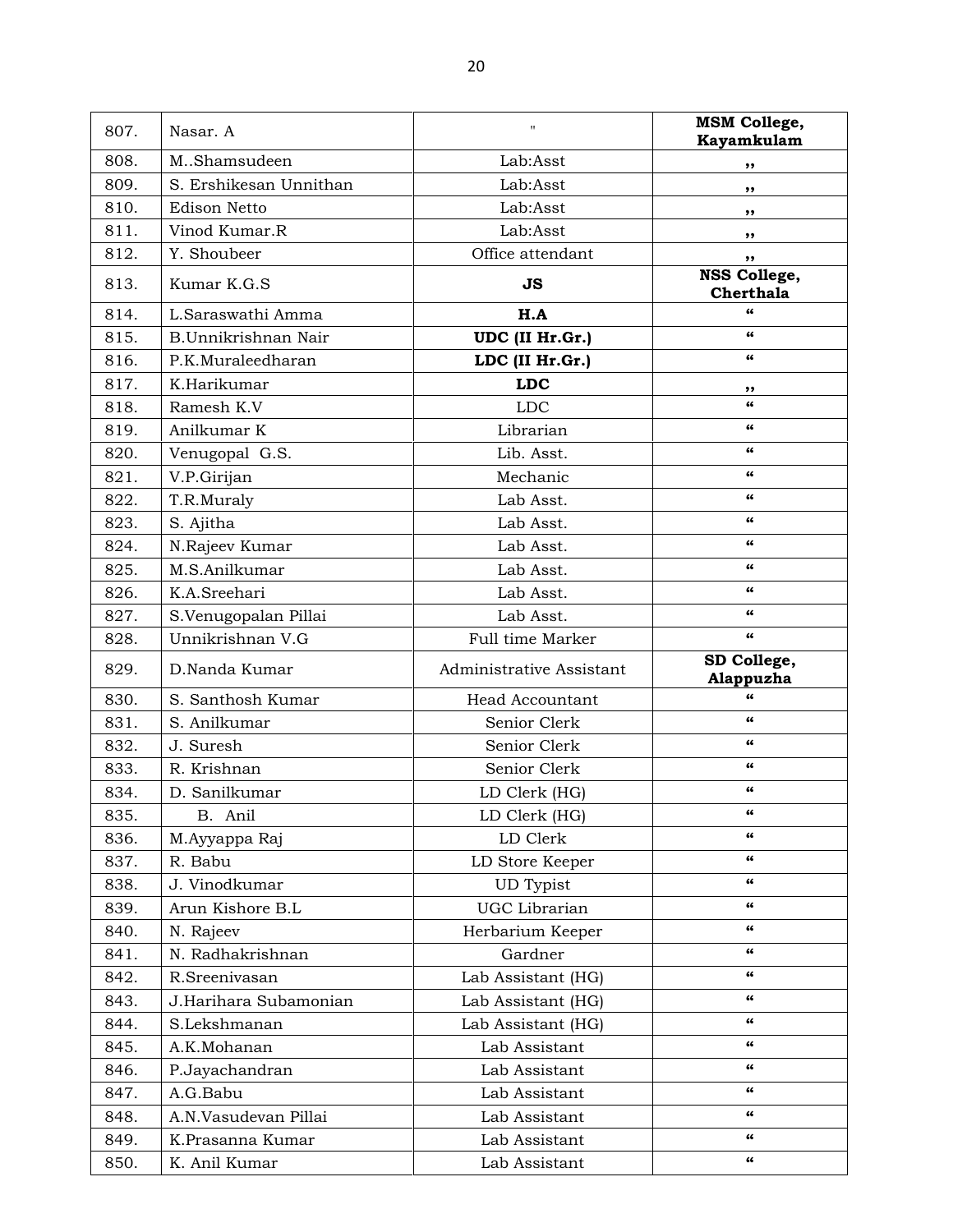| 851. | Saramma M                | Lab Assistant          | SD College,<br>Alappuzha                          |
|------|--------------------------|------------------------|---------------------------------------------------|
| 852. | K.R.Beena                | Lab Assistant          | 66                                                |
| 853. | Viswanath P              | Office Attendant       | $\epsilon$                                        |
| 854. | Aravind K.M              | Office Attendant       | 66                                                |
| 855. | Rajeev Shenoi S          | Office Attendant       | 66                                                |
| 856. | Sachith K.V              | Office Attendant       | 66                                                |
| 857. | Sajeev S                 | Office Attendant       | 66                                                |
| 858. | Arun Kumar S             | Office Attendant       | $\epsilon\epsilon$                                |
| 859. | Sreekanth R              | Office Attendant       | 66                                                |
| 860. | Vikas P. Panicker        | Office Attendant       | 66                                                |
| 861. | Krishna Bhadran          | Office Attendant       | $\epsilon\epsilon$                                |
| 862. | Sr.Ushakumary.J          | Junior Superintendennt | St. Joseph's College<br>for Women,<br>Alappuzha - |
| 863. | Reeni Joseph             | <b>Head Accountant</b> | ,,                                                |
| 864. | Celine.K.S               | L.D.Clerk              | ,,                                                |
| 865. | Reena.K.T                | U.D.Clerk              | ,,                                                |
| 866. | Chithra.S                | Librarian(UGC)         | ,,                                                |
| 867. | Mary Treesa ASuntha      | Lab Attender           | ,,                                                |
| 868. | Elizabeth.M.A            | Lab Attender           | ,,                                                |
| 869. | Ullass.C.Xavier          | Office Attendant       | ,,                                                |
| 870. | Gireesh Michael.N.M      | Office Attendant       | ,,                                                |
| 871. | Salat.V.G                | Office Attendant       | ,,                                                |
| 872. | Asha Louise              | Office Attendant       | ,,                                                |
| 873. | Joseph V J               | U.D. Clerk             | St.Michael's College,<br>Cherthala -              |
| 874. | Joseph T D               | L.D. Clerk             | ,,                                                |
| 875. | Priya Antony             | L.D. Typist            | ,,                                                |
| 876. | Thomas T J               | Lab Assistant          | ,,                                                |
| 877. | Xaiver M C               | Lab Assistant          | ,,                                                |
| 878. | Rooby Andrews K A        | Lab Assistant          | $, \, \,$                                         |
| 879. | John Joseph T K          | Lab Assistant          | ,,                                                |
| 880. | Maxon A M                | Lab Assistant          | ,,                                                |
| 881. | Prem Vineeth M Eresseril | Lab Assistant          | ,,                                                |
| 882. | Antony K J               | Office Attendant       | ,,                                                |
| 883. | Jincy J A                | Office Attendant       | ,,                                                |
| 884. | Santhosh A R             | Office Attendant       | ,,                                                |
| 885. | M.G Haridas              | <b>UDC</b>             | <b>TKMM College,</b><br>Nangiarkulangara -        |
| 886. | K.S Premji               | ,,                     | ,,                                                |
| 887. | C.C.Benny                | ${\rm LDC}$            | ,,                                                |
| 888. | P.Ajith                  | ,,                     | ,,                                                |
| 889. | Radhamoni.L              | LD Typist(H.G)         | ,,                                                |
| 890. | K.Pradeep                | Gasman                 | ,,                                                |
| 891. | M.G.Rajappan             | Lib Asst               | ,,                                                |
| 892. | Ramesh Babu.P            | ,,                     | ,,                                                |
| 893. | P.V.Renjith              | Mechanic               | ,,                                                |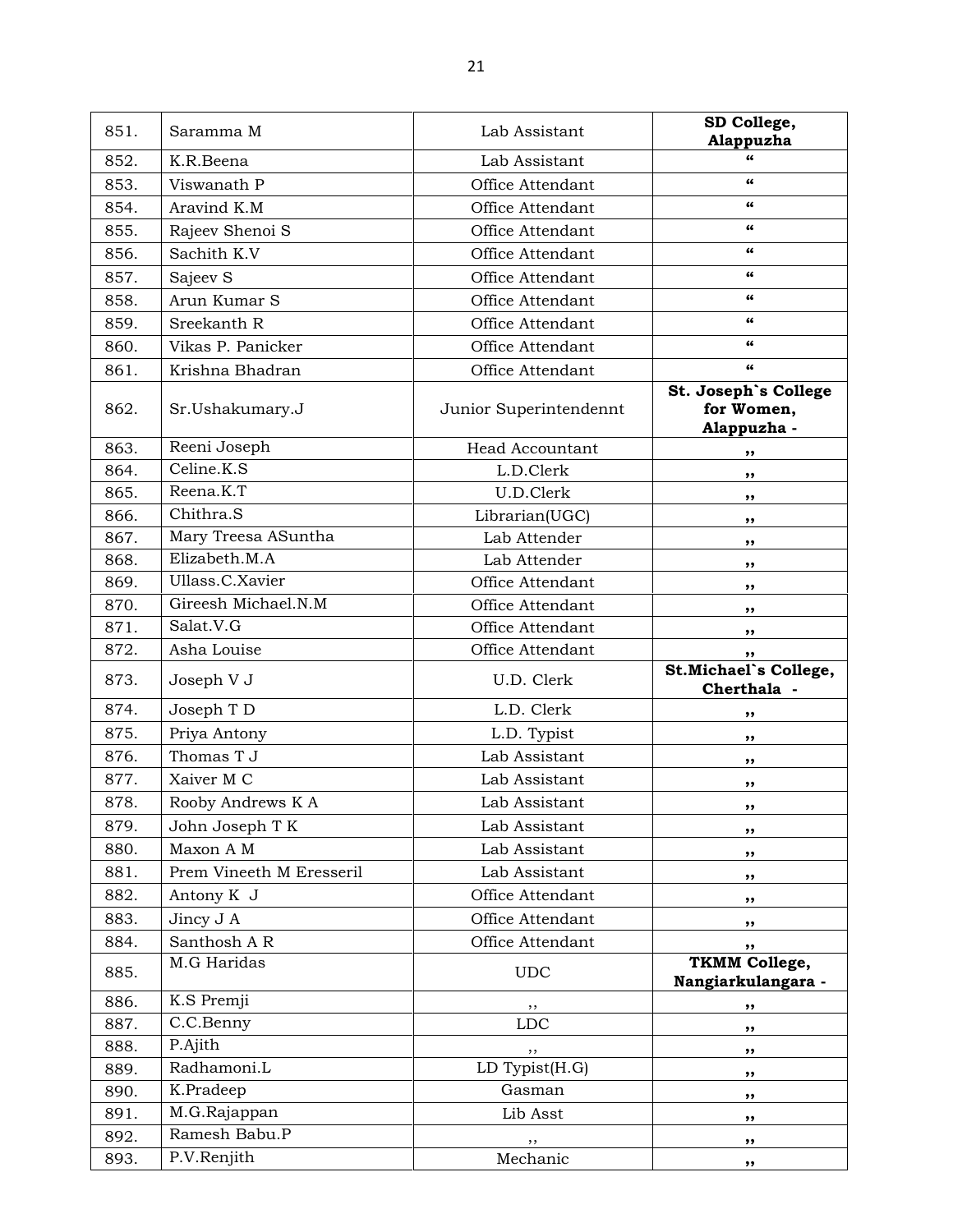| 894. | Y.K.Prasanna Babu         | Lab $\text{Asst}(H.G)$ | <b>TKMM College,</b><br>Nangiarkulangara                            |
|------|---------------------------|------------------------|---------------------------------------------------------------------|
| 895. | K.B.Vibuls                | ,,                     | ,,                                                                  |
| 896. | Lajimon.C.R               | Lab Asst               | ,,                                                                  |
| 897. | S.Jayaram                 | ,,                     | ,,                                                                  |
| 898. | Santhosh Kumar G          | ,,                     | ,,                                                                  |
| 899. | Basanth.R                 | , ,                    | ,,                                                                  |
| 900. | N.P Ravi                  | , ,                    | $, \, \,$                                                           |
| 901. | K.Shaji                   | Marker                 | ,,                                                                  |
| 902. | P.Ajayakumar              | Head Accountant        | SN College,<br>Chengannur                                           |
| 903. | T.G.Prasannakumar         | <b>UD</b> Clerk        | $\epsilon$                                                          |
| 904. | M.N.Sabu                  | LD Clerk               | 66                                                                  |
| 905. | A.N.Vijayakumar           | Lab Assistant          | $\epsilon$                                                          |
| 906. | Rejin M                   | Lab Assistant          | $\epsilon$                                                          |
| 907. | Bino G. Nath              | Lab Assistant          | $\epsilon$                                                          |
| 908. | Prakash P.K               | Lab Assistant          | 66                                                                  |
| 909. | Ratheeshkumar N           | IV Grade Librarian     | 66                                                                  |
| 910. | M.Unnikrishna Pillai      | <b>Head Accountant</b> | Sree Ayyappa<br>College,<br>Thiruvanvandoor,<br>Eramallikara-       |
| 911. | K.E.Narayanan Nampoothiri | <b>UDC</b>             | ,,                                                                  |
| 912. | <b>B.S.Ganesh Kumar</b>   | <b>LDC</b>             | ,,                                                                  |
| 913. | Shylaja.R. Pillai         | LD Typist              | ,,                                                                  |
| 914. | Biju.P.R                  | Librarian              | ,,                                                                  |
| 915. | Manoj.K.R                 | Library Assistant      | ,,                                                                  |
| 916. | Rejithakumar.V.S          | Library Assistant      | ,,                                                                  |
| 917. | Santhakumary.P            | Lab Assistant          | ,,                                                                  |
| 918. | Reghu.R                   | Tech. Assistant        | ,,                                                                  |
| 919. | Mahesh.T.L                | Office Attendant       | ,,                                                                  |
| 920. | Sathian.P.Joseph          | Junior Superintendant  | Government Arts &<br>Science College,<br>Ambalapuzha,<br>Alappuzha. |
| 921. | Anilkumar.K.K             | <b>Head Accountant</b> | ,,                                                                  |
| 922. | Sumaraj.R                 | Senior Clerk           | ,,                                                                  |
| 923. | Abdul Sathar.A            | Senior Clerk           | ,,                                                                  |
| 924. | Rajeswari K.R             | Attender Hr.Gr         | ,,                                                                  |
| 925. | Rajalakshmi.B             | Attender               | ,,                                                                  |
| 926. | Johny.T                   | Attender               | ,,                                                                  |
| 927. | Viswanathakurup C.N       | Sanitation Worker      | ,,                                                                  |
| 928. | Satheesan.K.K             | Office Attendant       | ,,                                                                  |
| 929. | Aneesh.H                  | Night Watchman         | ,,                                                                  |
| 930. | Rajasekhar.K.R            | Admn Assistant         | NSS College,<br>Pandalam -                                          |
| 931. | S.Anil Kumar              | Senoir Clerk           | ,,                                                                  |
| 932. | Omankuttan.P.K            | Senoir Clerk           | ,,                                                                  |
| 933. | M.Mohanan                 | Senoir Clerk           | ,,                                                                  |
| 934. | N.Ajith Kumar             | Clerk(Hr.Gr)           | ,,                                                                  |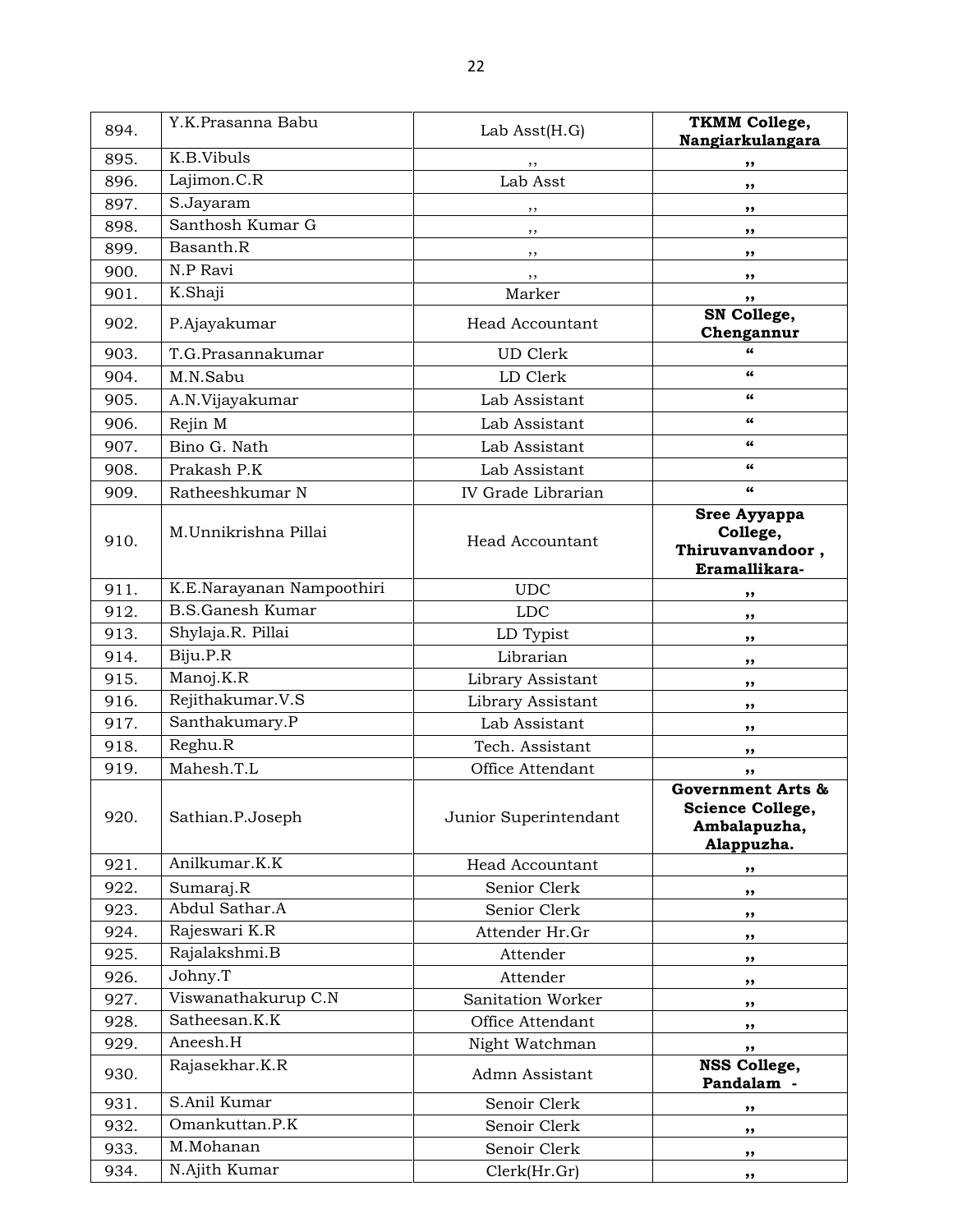| 935. | G.Dhanesan             | Clerk(Hr.Gr            | NSS College,<br>Pandalam -                         |
|------|------------------------|------------------------|----------------------------------------------------|
| 936. | P.Rajasekaran pillai   | Clerk                  | ,,                                                 |
| 937. | S.Mohana Kumar         | Clerk                  | ,,                                                 |
| 938. | Sreena V Nair          | Librarian Gr.I         | ,,                                                 |
| 939. | Gopakumar              | Mechanic(Physics)      | ,,                                                 |
| 940. | T.V.Anilkumar          | Gasman                 | ,,                                                 |
| 941. | Purushothaman Nair.P.N | Herbarium Keeper       | ,,                                                 |
| 942. | Hema Chandran          | Lib.Assistant          | ,,                                                 |
| 943. | S.Rajaleskmi           | Lib.Assistant          | ,,                                                 |
| 944. | P.R .Sasikumar         | Lab Assistant          | ,,                                                 |
| 945. | Anilkumar, M.R         | Lab Assistant          | ,,                                                 |
| 946. | VijayaKimar.R          | Lab Assistant          | ,,                                                 |
| 947. | R.Venugopal            | Lab Assistant          | ,,                                                 |
| 948. | M.G.Premkumar          | Lab Assistant          | ,,                                                 |
| 949. | C.Sreedevi Amma        | Lab Assistant          | ,,                                                 |
| 950. | Indira.M.K             | Lab Assistant          | ,,                                                 |
| 951. | S.Suresh Kumar         | Lab Assistant          | ,,                                                 |
| 952. | Anantha Krishnan       | Lab Assistant          | ,,                                                 |
| 953. | T.k.Harikumar          | Lab Assistant          | ,,                                                 |
| 954. | R.Dhanesh Kumar        | Lab Assistant          | ,,                                                 |
| 955. | M.U.Muraleedharan      | Gardener               | ,,                                                 |
| 956. | Saji P John            | <b>Head Accountant</b> | St.Cyril's College,<br>Adoor                       |
| 957. | Joseph PT              | <b>UD</b> Clerk        | ,,                                                 |
| 958. | Koshy G                | Ld Typist              | ,,                                                 |
| 959. | Samkutty P             | Lab Assistant          | ,,                                                 |
| 960. | Jose Varghese          | Lab Assistant          | ,,                                                 |
| 961. | John Varghese          | Office Attendent       | ,,                                                 |
| 962. | Jessy Philip           | Office Attendent       | ,,                                                 |
| 963. | Raichel.R              | Senior Superintendent  | <b>College of Fine Arts,</b><br>Thiruvananthapuram |
| 964. | Mili.S.M               | Head Accountant        | ,,                                                 |
| 965. | Titus John .J.M        | Sr.Clerk(HG)           | ,,                                                 |
| 966. | Alif Khan.A            | Sr.Clerk               | ,,                                                 |
| 967. | Benjamin Jose          | Clerk(HG)              | ,,                                                 |
| 968. | Sujadevi.K.I           | Clerk                  | ,,                                                 |
| 969. | Priya.M.R              |                        | ,,                                                 |
| 970. | Seenamol N.B           | Confidential Assistant | ,,                                                 |
| 971. | Rakesh Balu.K.S        | LD Typist              | ,,                                                 |
| 972. | Geetha                 | Librarrian Gr II       | ,,                                                 |
| 973. | Vijayan.T              | Non-Tech Attender      | College of Fine Arts,<br>Thiruvananthapuram        |
| 974. | Aji.B                  |                        | ,,                                                 |
| 975. | Dileep.D               | ,,                     | ,,                                                 |
| 976. | Sheelakumari           | ,,                     | ,,                                                 |
| 977. | Udhayakumar.K          | Office Attendant       | ,,                                                 |
| 978. | Ratheesh.V.R           | ,,                     | ,,                                                 |
| 979. | Praveen.P.J            | ,,                     | ,,                                                 |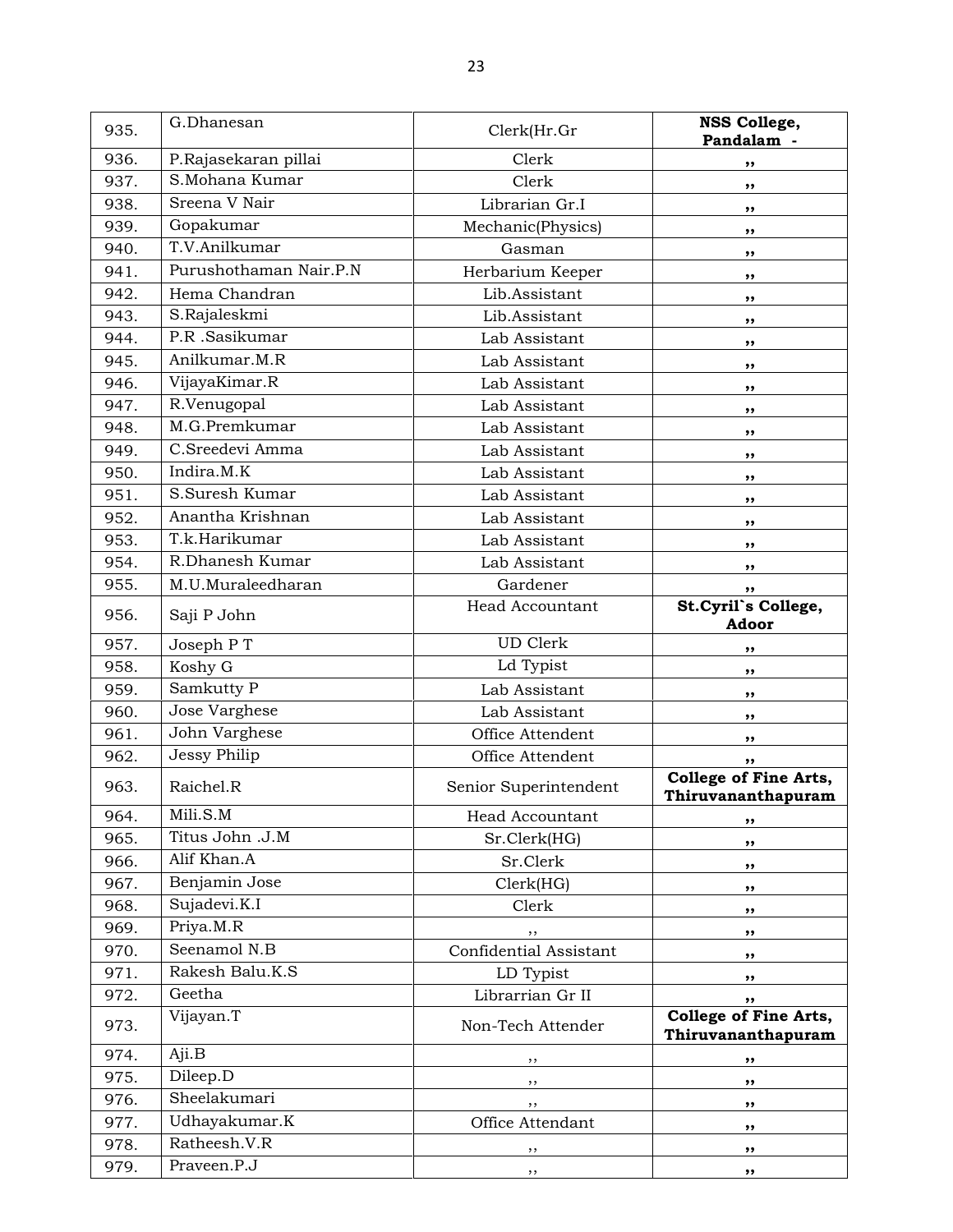| 980.  | Rajendrakurup.V  | Watchman                 | College of Fine Arts,<br>Thiruvananthapuram                   |
|-------|------------------|--------------------------|---------------------------------------------------------------|
| 981.  | Harikrishnan.R   | $, \,$                   | ,,                                                            |
| 982.  | Aswathy.J        | Gardener                 | ,,                                                            |
| 983.  | Sanalkumary.K    | ,,                       | ,,                                                            |
| 984.  | Chandra Babu     | Trade Instructor         | ,,                                                            |
| 985.  | Devadathan M     |                          | ,,                                                            |
| 986.  | Binu.L.S         | $, \, \, \cdot$          | $, \, \,$                                                     |
| 987.  | Rajesh.V.T       | Studio Asst.             | $, \, \,$                                                     |
| 988.  | Shaji.R          | ,,                       | ,,                                                            |
| 989.  | Boby.C.T         | $, \, \cdot$             | ,,                                                            |
| 990.  | Byju.K           | $, \, \,$                | ,,                                                            |
| 991.  | Ajith Kumar.N    | Senior Superintendent    | Raja Ravi Varma<br>College of Fine Arts,<br><b>Mavelikara</b> |
| 992.  | Joby Joy         | Head accountant          | ,,                                                            |
| 993.  | Johnkutty J      | Senior Clerk             | ,,                                                            |
| 994.  | Surendran.K.S    | Senior Clerk             | ,,                                                            |
| 995.  | Salini Sasikumar | Clerk                    | ,,                                                            |
| 996.  | Ananda Rajan G   | <b>UD</b> Typist         | ,,                                                            |
| 997.  | Vijayaraj Moni   | Office Attendant         | ,,                                                            |
| 998.  | Vijesh.N.V       | Office Attendant         | ,,                                                            |
| 999.  | Paul John        | Administrative Assistant | Govt. Law College,<br>Thiruvananthapuram                      |
| 1000. | Priya .C         | <b>Head Accountant</b>   | ,,                                                            |
| 1001. | Louis .T.D       | Sr.Librarian             | ,,                                                            |
| 1002. | Joy.C            | Librarian Gr.II          | ,,                                                            |
| 1003. | Salim.A.J        | Sr.Clerk                 | ,,                                                            |
| 1004. | Byju.S.K         | Clerk                    | ,,                                                            |
| 1005. | Karthika         | $, \,$                   | ,,                                                            |
| 1006. | Deepthi.A        | , ,                      | ,,                                                            |
| 1007. | Radhika Devi.S   | Confidential Assistant   | ,,                                                            |
| 1008. | Madhu.K.G        | Attender Gr.I            | ,,                                                            |
| 1009. | Anitha           | Attender                 | ,,                                                            |
| 1010. | Jayasankar       | Office Attendant Gr.I    | ,,                                                            |
| 1011. | Rajagopal.S      | Office Attendant         | ,,                                                            |
| 1012. | Dinil            | ,,                       | ,,                                                            |
| 1013. | Rajesh           | ,,                       | ,,                                                            |
| 1014. | Surendran.A      | ,,                       | ,,                                                            |
| 1015. | Stephenson .S    | ,,                       | ,,                                                            |
| 1016. | Rajeswari.S      | Sweeper                  | ,,                                                            |
| 1017. | Alphonsa         | ,,                       | ,,                                                            |
| 1018. | Arun.V.J         | Night Watchman           | ,,                                                            |
| 1019. | Selvi.T          | Sr.Clerk                 | ,,                                                            |
| 1020. | Saheer, S.M      | Office Attendant         | ,,                                                            |
| 1021. | Rajesh.D         | Night Watchman           | ,,                                                            |
| 1022. | Ulaimath.H       | Cook                     | ,,                                                            |
| 1023. | Saji Muhammed.A  | ,,                       | ,,                                                            |
| 1024. | Lathika S        | , ,                      | ,,                                                            |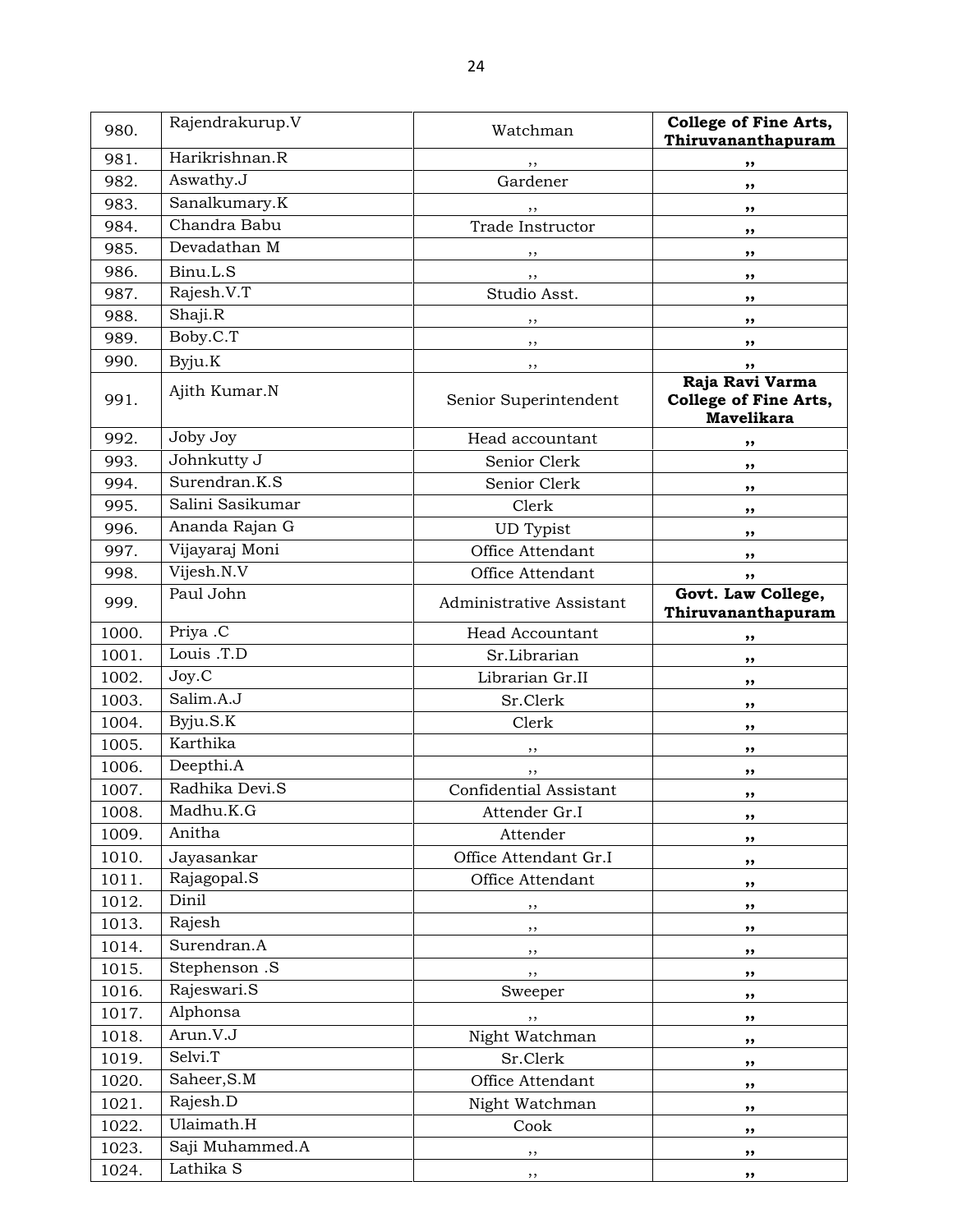| 1025. | Girijamma .T      | ,,                       | Govt. Law College,                                                                 |
|-------|-------------------|--------------------------|------------------------------------------------------------------------------------|
| 1026. | Sobha.S.Many      | $, \,$                   | ,,                                                                                 |
| 1027. | Jayasree.K        | ,,                       | ,,                                                                                 |
| 1028. |                   |                          | ,,                                                                                 |
| 1029. |                   |                          | ,,                                                                                 |
| 1030. | G.K.Manjusha      | Office Assistant         | The Kerala Law<br><b>Academy Law</b><br>College, Peroorkada,<br>Thiruvananthapuram |
| 1031. | Aleyamma Thomas   | Office Assistant         | ,,                                                                                 |
| 1032. | L.S Sandhya       | Office Assistant         | ,,                                                                                 |
| 1033. | V.S Sheeja        | Librarian                | ,,                                                                                 |
| 1034. | T.Surendran       | Library Assistant        | ,,                                                                                 |
| 1035. | Raj Narayanan     | Library Assistant        | ,,                                                                                 |
| 1036. | P.Viswambharan    | Library Attendar         | ,,                                                                                 |
| 1037. | S.Kavitha         | Library Attendar         | ,,                                                                                 |
| 1038. | Sudhamony Amma    | Library Attendar         | ,,                                                                                 |
| 1039. | Bindhu Kumari.R   | Library Attendar         | ,,                                                                                 |
| 1040. | M.J. Syamlal      | Driver Cum Peon          | ,,                                                                                 |
| 1041. | Syamamla          | Sweeper                  | ,,                                                                                 |
| 1042. | Gayathri          | Attendar                 | ,,                                                                                 |
| 1043. | K.T. Thomas       | Senior Superintendent    | Govt. College of<br><b>Teacher Education,</b><br>Thycaud,<br>Thiruvananthapuram    |
| 1044. | Sheela Periera    | Senior Librarian         | ,,                                                                                 |
| 1045. | Priya. M          | <b>Head Accountant</b>   | ,,                                                                                 |
| 1046. | Meenakshy. R      | Senior Clerk             | ,,                                                                                 |
| 1047. | Valsaladevi. M    | Clerk                    | ,,                                                                                 |
| 1048. | Shibu. K          | Clerk                    | ,,                                                                                 |
| 1049. | Senaraj. S        | Clerk                    | ,,                                                                                 |
| 1050. | Shibi Basheer     | Clerk                    | ,,                                                                                 |
| 1051. | Satheesh Kumar. S | Typist                   | ,,                                                                                 |
| 1052. | Rajendran. B      | Attender                 | ,,                                                                                 |
| 1053. | Sreelatha. C      | Attender                 | ,,                                                                                 |
| 1054. | Shaji. S          | Attender                 | ,,                                                                                 |
| 1055. | Premraj. R        | Attender                 | ,,                                                                                 |
| 1056. | Ganesh Kumar. E   | Office Attendant (Hr.Gr) | ,,                                                                                 |
| 1057. | Manoj. S          | Office Attendant         | ,,                                                                                 |
| 1058. | Anil Kumar. A     | Office Attendant         | ,,                                                                                 |
| 1059. | Biju. L           | Gardener                 | ,,                                                                                 |
| 1060. | Minimol. R.S      | Sweeper                  | ,,                                                                                 |
| 1061. | Minikumari. S     | Sweeper                  | ,,                                                                                 |
| 1062. | Sheeba. R.M       | Sweeper                  | ,,                                                                                 |
| 1063. | Sheela. R         | Sanitation Worker        | ,,                                                                                 |
| 1064. | Nevin Raj         | Night Watchman           | ,,                                                                                 |
| 1065. | M.P Pradeep       | Lab Assistant            | <b>SN Training College,</b><br>Nedumganda, Varkala                                 |
| 1066. | K.Prahladan       | <b>LDC</b>               | ,,                                                                                 |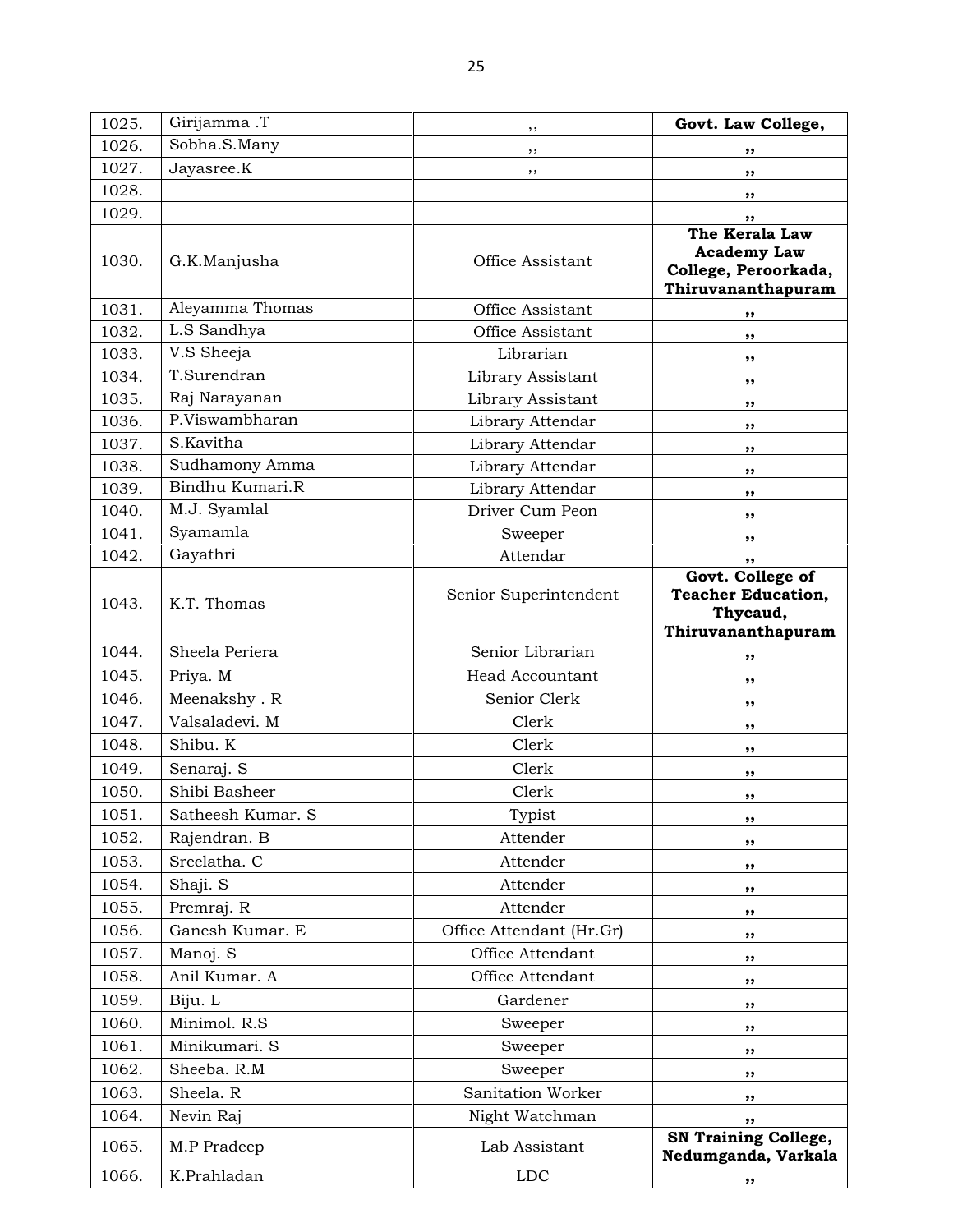1067. S.AnilKumar Lab Asst. SN Training College, Nedumganda, Varkala 1068. T.N Anil Kumar UDT ,, 1069. S.L Dinu and the contract of the Lab Asst. 1070. M.SreeeKumar ,, ,, 1071. Baiju.S ,, ,, 1072. George Mathew Junior Superintendent Mar Theophilus Training College, Bethany Hills, Nalanchira 1073. G.Shajimon Head accountant ,, 1074. Lidiya Paul.P.S Senior Clerk ,, 1075. Mini mary.V L.D.Clerk ,, 1076. Sabinlal.S b.D.Clerk ,, 1077. Joney.D **L.D** Store Keeper , 1078. Sunitha.B b.D Typist **,,** 1079. Sr.Elsamma Joseph Librarian 4<sup>th</sup> Grade , , 1080. Biju.A Lib Assistant ,, 1081. John Markose. T and Coffice Attendant (1081. John Markose. T 1082. Sathre Alex Junior Superintendent Karmela Rani Training College, Kollam 1083. Sr.Zeena.F (a) College Librarian (b),  $\mathcal{S}$ ,  $\mathcal{S}$ 1084. Varghese.C **Head Accountant** ,, 1085. Stalin.S Senior Clerk ,, 1086. Santa.D Senior Clerk ,, 1087. Joy Antony L.D Store Keeper ,, 1088. Joseph.G by L.D Typist , the set of the set of the set of the set of the set of the set of the set of the set of the set of the set of the set of the set of the set of the set of the set of the set of the set of the 1089. John Cibi.A Clerk Clerk , , 1090. Nirmala.A b Library Assistant Hr.Grade | ,, 1091. Telma.S between the Library Assistant the method of  $\sim$  ,, 1092. Johnson.V Office Attendent Hr.Grade ,, 1093. George .N George .N Conserver and Section Attendant 1093. 1094. Navakrishnan.B ,, ,, 1095. MATHAI. N.V. Jr. Supdt Mount Tabor Training College, Pathanapuram 1096. Sr. L. KUNJAMMA Head Accountan ,, 1097. KOCHUMOL.V U.D. Clerk(HG) , 1098. | MAYA.J UD Clerk , 1099. Fr. MATHEWS K.A LD Clerk ,, 1100. | MAMMCHEN K OOMMEN LD Store 3Keeper | ,, 1101. DINAJA.R 
https://www.bit.com/modelsuppide.com/modelsuppide.com/modelsuppide.com/modelsuppide.com/modelsuppide.com/modelsuppide.com/modelsuppide.com/modelsuppide.com/modelsuppide.com/modelsuppide.com/modelsuppide.com 1102. Fr. ROY ABRAHAM Librarian (UGC ), 1103. JACOB ABRAHAM Library Asst.  $\vert$ ,, 1104. SREEVIDYA M. 
<br>
lubrary Asst  $\qquad \qquad$ , 1105. SANU ABRAHAM **Office Attendant** , 1106. ARUN P THOMAS by Coffice Attendant (and  $\mathbf{R}$ ,  $\mathbf{R}$